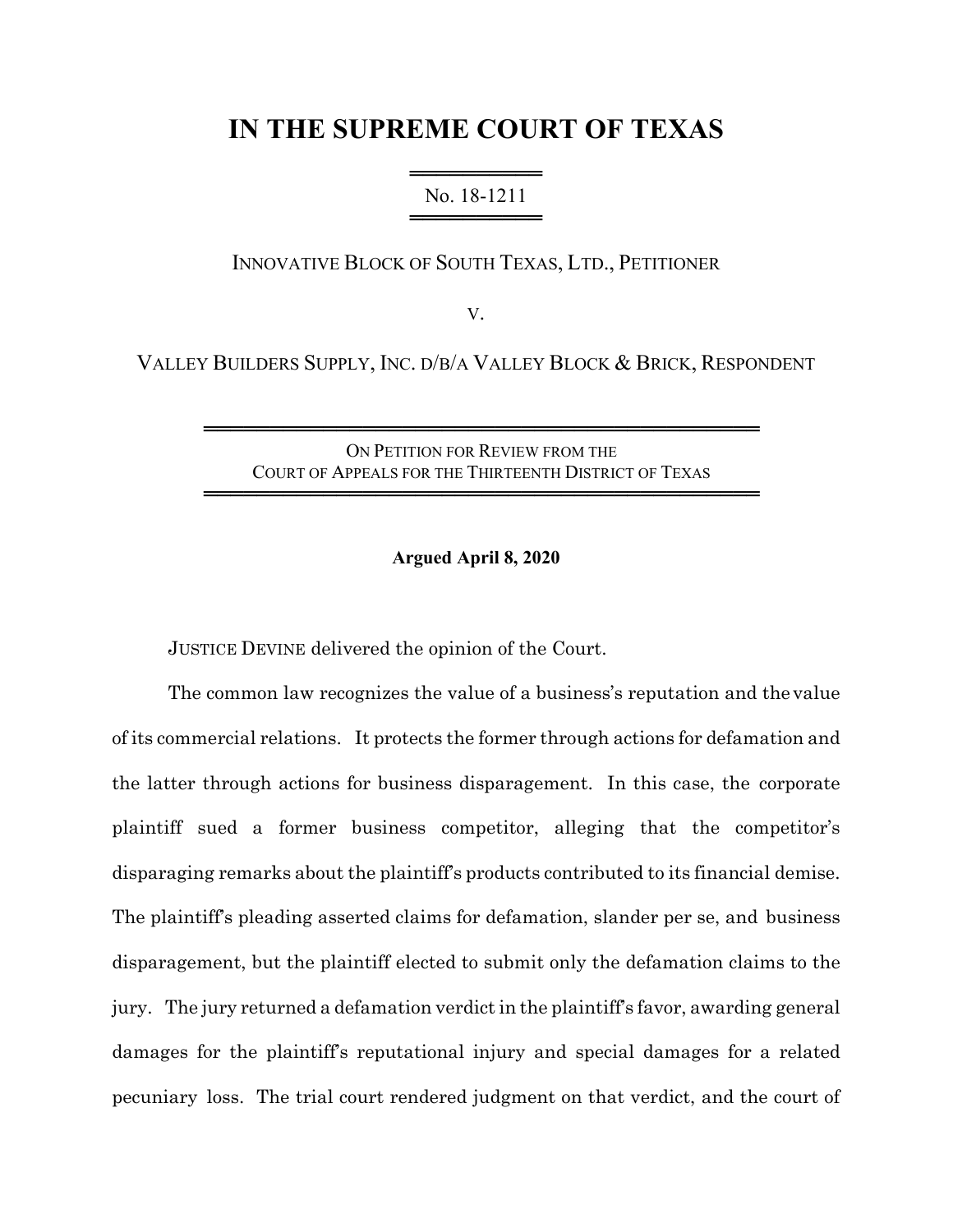appeals affirmed it, concluding the evidence sufficient to support the jury's award of general and special damages. 592 S.W.3d 147 (Tex. App.—Corpus Christi–Edinburg 2018).

Because the harm in this case relates solely to the plaintiff's commercial interests and the falsehoods disparage only the quality of the plaintiff's products and not the character of its business, we conclude that this is not a case of defamation but rather of business disparagement—a cause of action not submitted to the jury. We further conclude that there is no evidence for either the award of general damages for the plaintiff's reputation or the award of special damages connected to one of the allegedly defamatory remarks. We accordingly reverse the judgment of the court of appeals affirming the award of compensatory damages and render judgment for the defendant.

#### **I**

This case involves two building-supply companies, Valley Builders Supply, Inc., and Innovative Block of South Texas, Ltd. Both companies manufacture and sell concrete blocks and pavers to the same customer base in the Rio Grande Valley of South Texas. Valley began its business in the Rio Grande Valley in 1940. Valley had this market to itself for over sixty years. Domestic competitors were distant and transportation costs gave Valley a distinct competitive advantage. Innovative entered the market late in 2006, however, with a new concrete plant in La Feria. From that time, Valley and Innovative directly competed for customers until Valley ceased operations in 2010.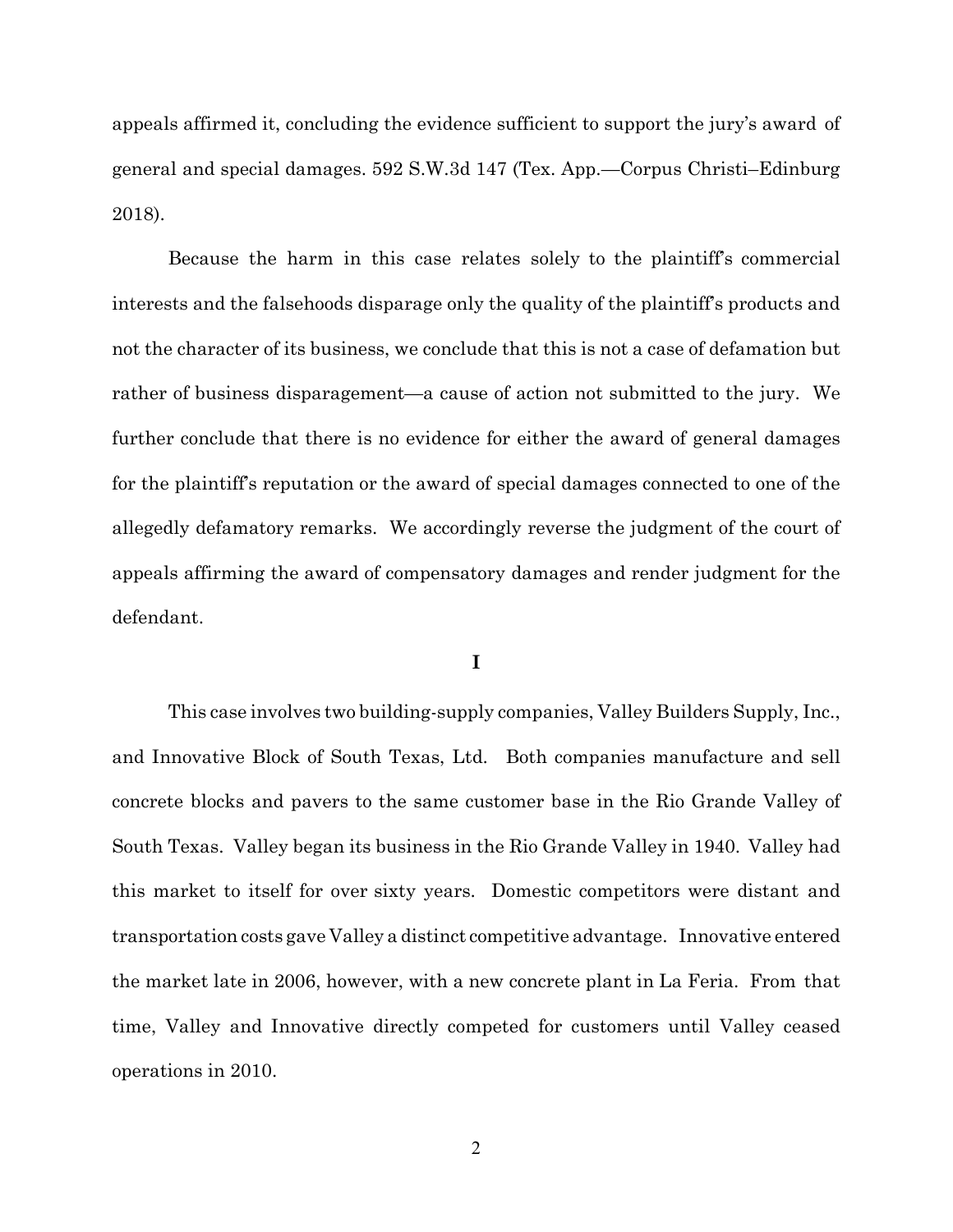According to Valley, Innovative bears much of the blame for Valley's demise because of its false and disparaging remarks regarding the quality of Valley's products. Describing Innovative's sales tactics as unfair and illegal, Valley sued for damages under theories of businessdisparagement and defamation. Valley'spleadingsasserted that Innovative disparaged the quality of Valley's concrete blocks by falsely accusing Valley of using "bad" aggregates in its manufacturing process. Because aggregates such as sand, gravel, or crushed stone account for over sixty percent of a concrete block's volume, the quality of aggregates strongly influences the quality of a block.

Valley's pleadings enumerated claims for business disparagement, defamation, and slander per se under three counts. Under the business-disparagement count, Valley asserted that Innovative's misrepresentations aboutthe quality of its aggregate and its products caused Valley's business failure. Valley alleged that Innovative intended to interfere with Valley's economic interests, that Innovative's disparagements were malicious because Innovative knew them to be false, and that Innovative's actions caused it general and special damages reflected in the steady decline of its sales and the specific loss of one customer's business. Under the defamation count, Valley incorporated all of the preceding allegations, additionally asserting that the statements about the low quality of its products were also defamatory and actionable per se because they injured Valley in its profession or occupation. Finally, Valley asked for the award of its actual damages, including lost benefits of prospective contracts, lost profits, injury to reputation, lost sales, and loss of business.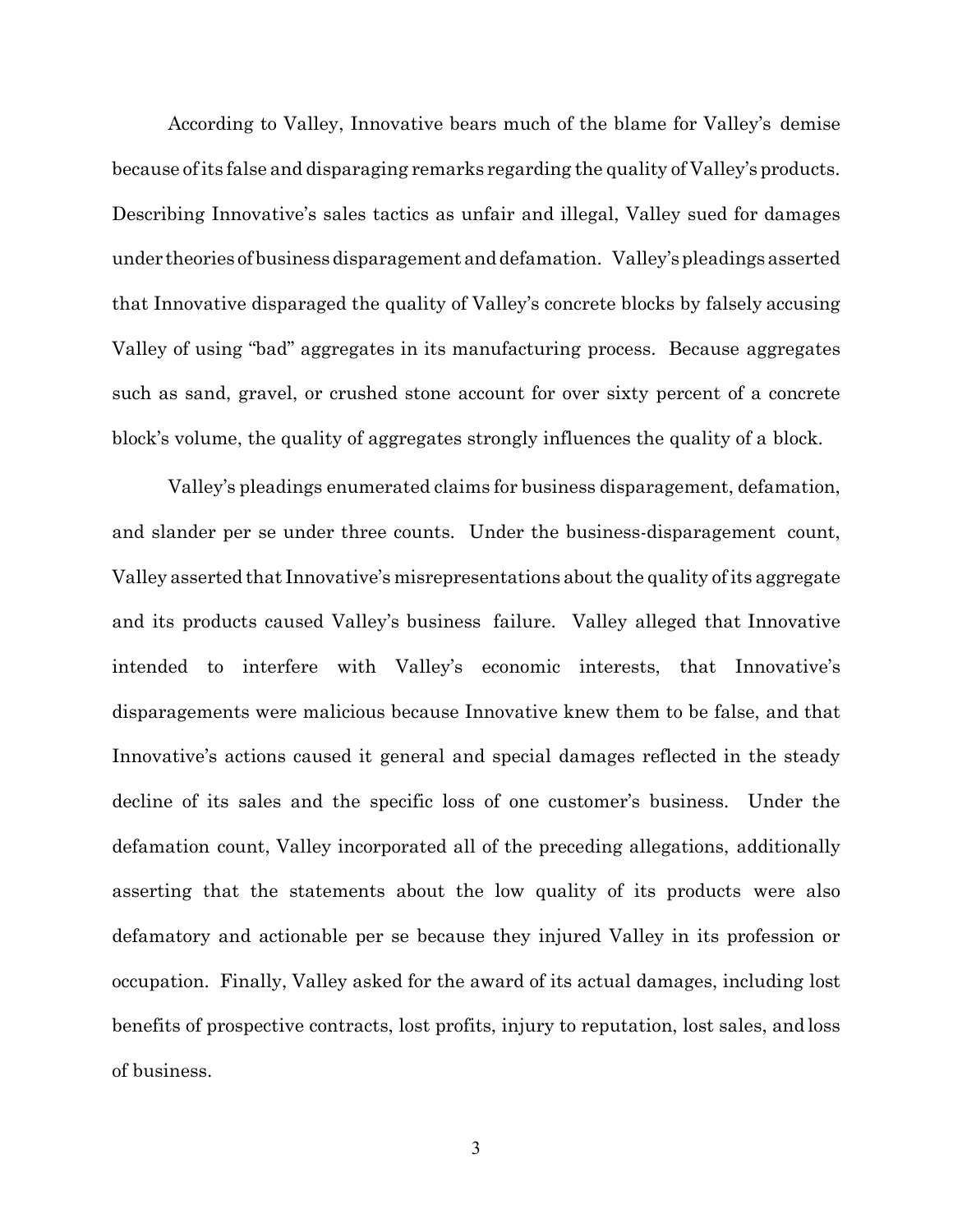At trial, Valley presented evidence of four instances in which Innovative's representatives disparaged the quality of Valley's concrete blocks.

## *Statement One:"That is what their block looked like[,] and they're making an inferior block."*

The first of these statements was made to Stephen Stange. Stange was not a concrete-block customer. He was instead in the business of selling materials to concrete plants. Stange met with Ryan Murphy, an Innovative representative, to gauge Innovative's interest in purchasing aggregate and other materials from his employer. During their meeting, Murphy showed Stange a picture of Valley's "cull" pile and said, "[T]his is the kind of quality our competition is making." Stange, however, was familiar with Valley's plant because Valley was one of his customers. He immediately recognized the photograph to be of Valley's culls—defective blocks that failed to meet quality standards—and corrected Murphy. Later, another Innovative representative, John Sanchez, showed Stange the same picture and parroted Murphy's remark, suggesting that Valley was making an "inferior block." Again, Stange did not believe the statement and communicated that to Sanchez. Murphy left Innovative not long after his meeting with Stange, but Sanchez remained with Innovative as its sales manager until he was terminated in October 2009.

## *Statement Two: "Valley was producing bad product[,] and they used bad materials."*

Sanchez was a key witness for Valley. He testified that Innovative's president, David Riegert, was "on a mission" to put Valley out of business—so much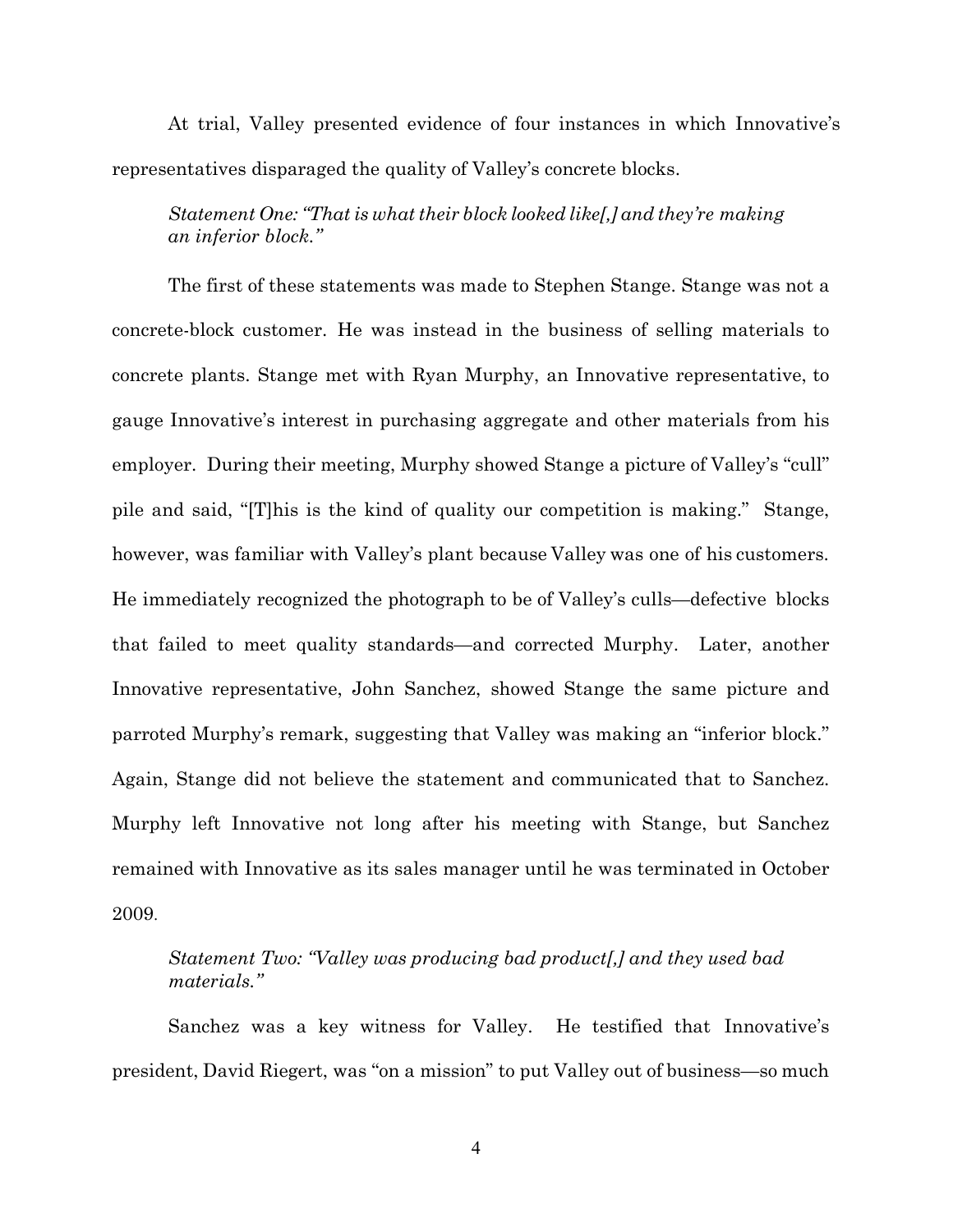so that he advised Innovative's sales team to tell customers that Valley's product was inferior and that Valley used bad aggregate to manufacture its blocks. Sanchez came to disagree with these tactics, going so far as to admonish Riegert inanemail that Innovative should exercise more care in whatit said about Valley's products:

[An Innovative salesperson] told a customer that Valley Block was using bad product and that they use bad materials. [Another salesperson] told them that they were using bad materials. We cannot be telling customers that Valley Block uses bad materials. We don't know if they do[,] but we need to be careful.

Sanchez could not remember the name of the customer to whom these disparaging remarks were made.

*Statement Three: "Valley Block uses low[-]quality aggregates to manufacture pavers."*

Sanchez further testified that Riegert's misleading sales tactics continued in his

correspondence to customers. In responding to a customer complaint concerning the

quality of Innovative's pavers, Riegert gratuitously accused Valley and another

competitor of using low-quality materials:

Thank you for your telephone call regarding your recent purchase of pavers for your TXDOT project on 1 Mile East in Mercedes, TX. We are sorry to hear that the pavers lacked the quality you have come to expect from us. We strive to use better aggregates since our competition such as Pavestone and Valley Block use low quality aggregates to manufacture pavers.

According to Sanchez, Innovative "did not have a clue" as to whether Valley was

actually using low-quality aggregates at the time Riegert sent the letter.

*Statement Four: "Valley Block received a load of bad aggregate."*

The fourth and final statement was made to Cynthia Hinojosa, a Valley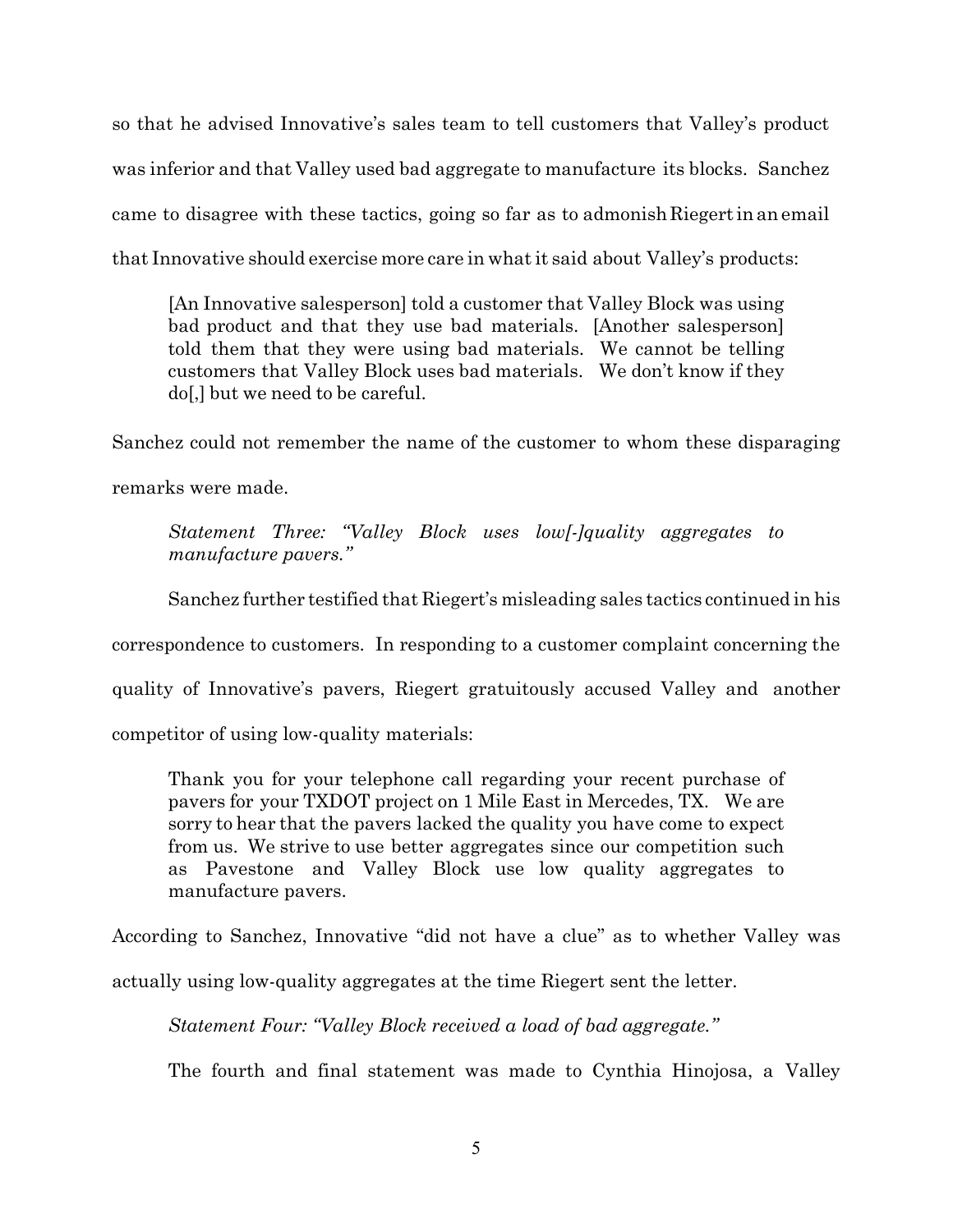customer and co-owner of J&C Ram Masonry. Hinojosa testified that, although she could not remember who, an Innovative representative once told her that Valley had gotten "a load of bad aggregate." Believing that she could not risk buying from Valley because of the purported bad load, Hinojosa switched her business from Valley to Innovative for a particular project. After that project, Hinojosa attempted to return her business to Valley, but due to scheduling issues, she had to continue buying from Innovative.

Valley presented two experts at trial to quantify the damages it sustained from Innovative's allegedly disparaging and defamatory statements. Ignacio Garza, a certified public accountant, was asked to calculate the profits Valley lost as a result of Innovative's statement to Hinojosa about Valley's "load of bad aggregate." Because Hinojosa's company never again purchased from Valley following Innovative's "bad aggregate" comment, Garza used Innovative's gross sales to Hinojosa's company as the basis for calculating Valley's loss. He broke down those sales by year, multiplying annual sales by what he estimated to be Valley's profit margin for those years. After doing the math, he concluded that Valley would have recorded a profit of \$93,528, had Hinojosa not switched her business to Innovative.

Dr. Kenneth Lehrer, a forensic economist, was the next expert to testify on Valley's behalf. Lehrer was asked to "estimate, as best as possible, the general damages that came about to Valley . . . by the loss of reputation through the statements of others." To provide that estimate, Lehrer turned to a statistical analysis of Valley's business losses over what he deemed to be the relevant period,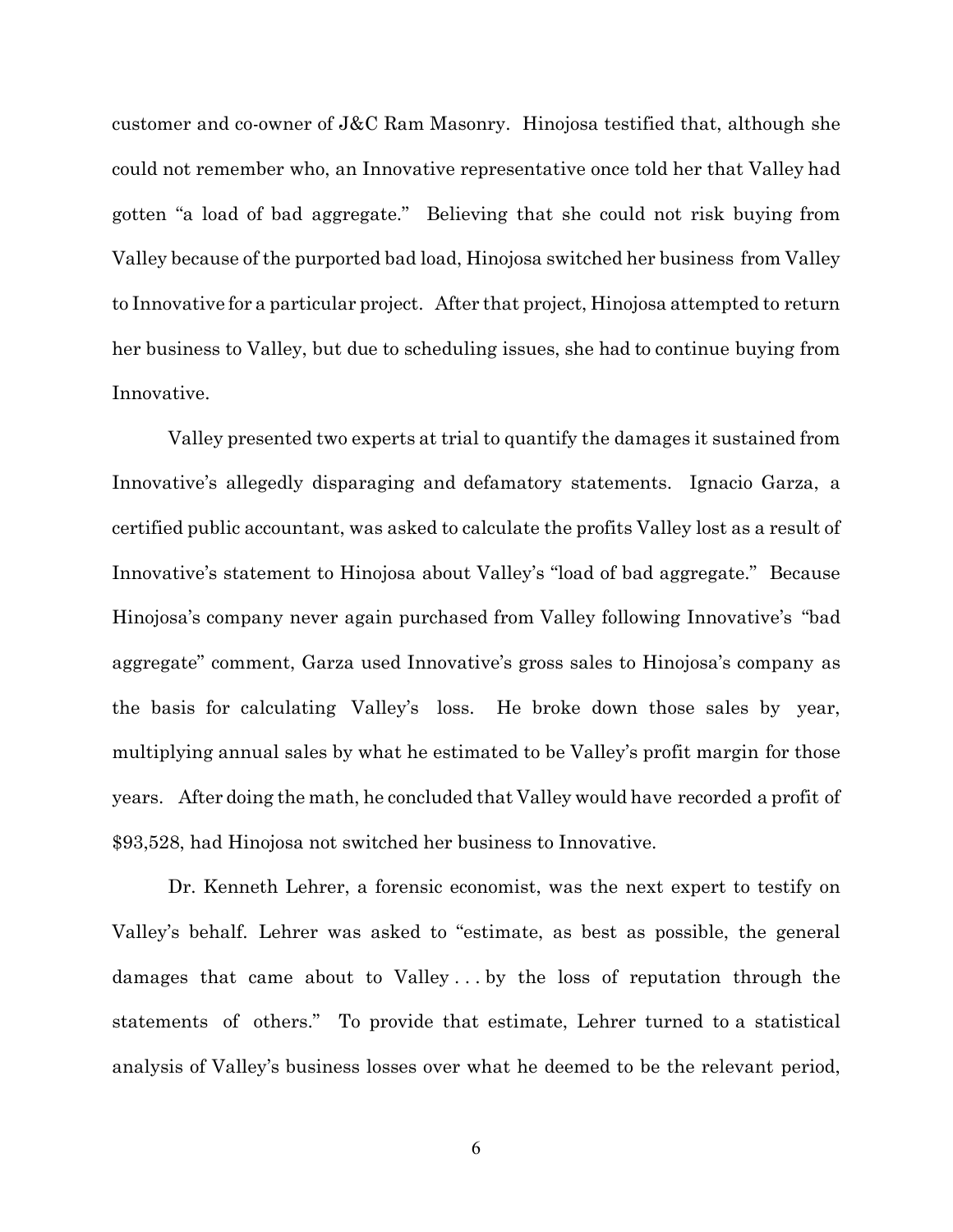analyzing those losses under what he described as the Quasi-Monte Carlo methodology. This methodology involved selecting random variables and averaging out projected losses to produce a range of business losses Valley may have sustained from 2007 to 2015. Lehrer ultimately concluded that Valley's total losses attributable to the defamatory statements were somewhere between \$1.5 and \$1.66 million.

At the conclusion of Valley's case, Innovative moved for a directed verdict on the defamation claim, arguing that Valley's allegations and evidence supported, at best, only a claim of business disparagement. The trial court denied the motion. At the subsequent charge conference, the parties again argued the distinction between defamation and disparagement—that is, the legal difference between defaming a business's reputation, on the one hand, and disparaging the business's products or services on the other. Innovative objected to the submission of the defamation charge, offering business disparagement as the appropriate charge. Valley, however, elected to submit its case as defamation, and the trial court denied Innovative's objections.

The jury returned a verdict for Valley, finding each of the four statements defamatory and awarding general damages of \$1.8 million for Valley's reputational injury and special damages of \$93,528 for its lost profits. The jury also awarded \$10 million in exemplary damages. Innovative moved for judgment notwithstanding the verdict, while Valley moved the court to accept the jury's verdict. The trial court denied Innovative's motion, granted Valley's, and rendered judgment on the verdict,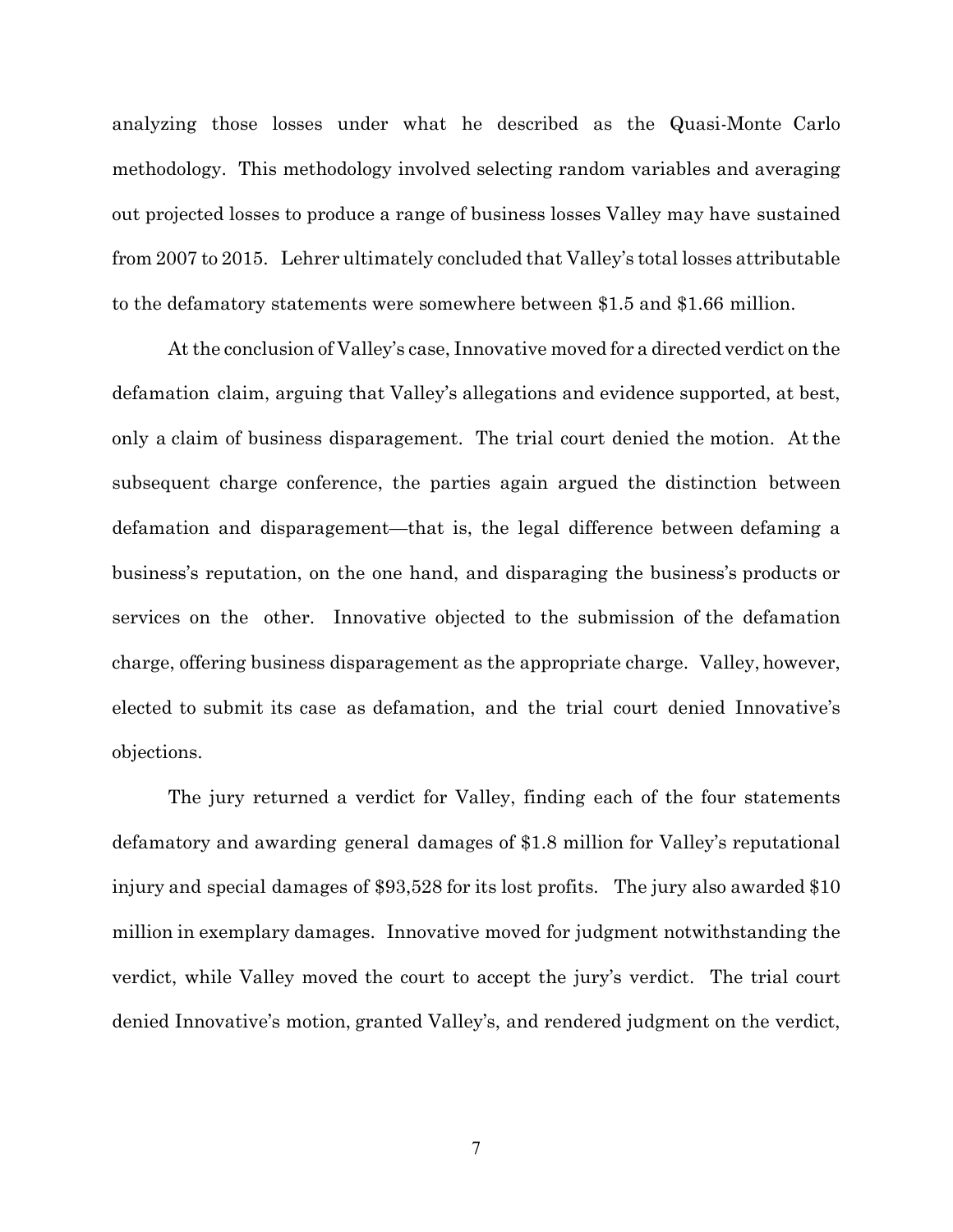awarding Valley  $$1,803,528$  in compensatory damages<sup>1</sup> and  $$937,056$  in exemplary damages.<sup>2</sup>

Innovative later settled the exemplary-damages award but appealed the compensatory-damages award, which the court of appeals affirmed. 592 S.W.3d at 164. The appellate court concluded that the statements at issue were defamatory and thatthe expert testimony was reliable and sufficient to sustain the damages. Innovative appealed, and we granted its petition for review.

### **II**

Innovative argues again that the communications at issue are not actionable as defamation because they do not defame Valley itself but rather only disparage Valley's products. Innovative submits that Valley's complaint amounts to, at most, business disparagement because Valley's suit is based on an economic injury to its business rather than an injury to its reputation. Tellingly, Innovative argues that Valley's damages model was predicated entirely on pecuniary loss—the lost profits occasioned by Innovative's product disparagement—which is the hallmark of a businessdisparagement claim.

Valley responds that Innovative's disparaging remarks portrayed it as an incompetent concrete-block producer and were thus defamatory per se because the communications reflected adversely on Valley's fitness to conduct its business. Atthe

 $1$  The compensatory-damage award represented \$1.8 million in reputational damages plus \$93,528 in lost profits, less a \$90,000 settlement credit.

<sup>2</sup> The exemplary-damage award was capped at two times the amount of lost profits plus \$750,000. *See* TEX. CIV. PRAC. & REM. CODE § 41.008(b).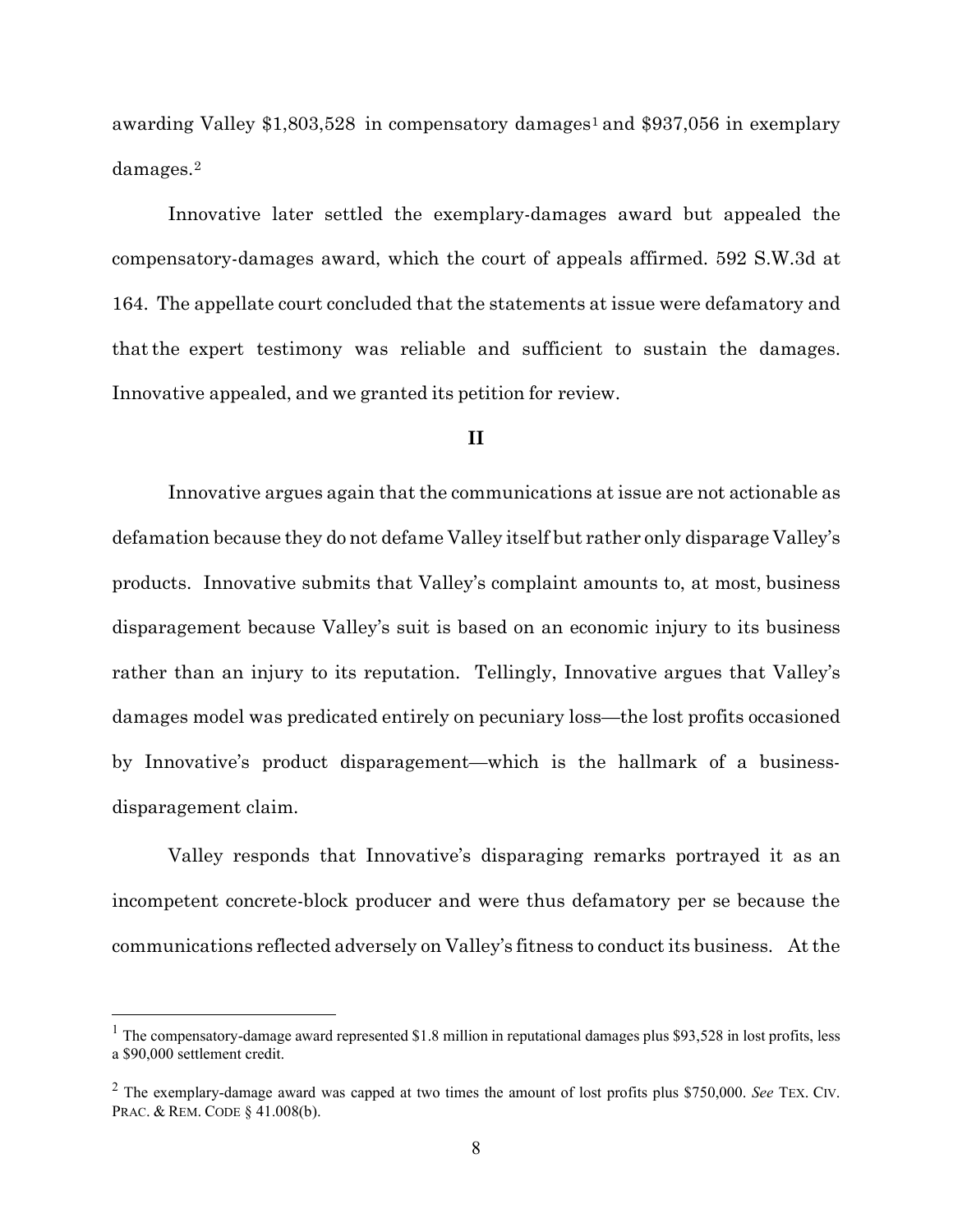very least, Valley submits that Innovative's disparaging remarks and false depiction of Valley's cull pile were reasonably capable of having a defamatory meaning.

The threshold issue, then, is whether Valley's allegations and proof in this case support an action for defamation, business disparagement, or both. The torts of defamation and business disparagement are alike in that "both involve harm from the publication of false information." *In re Lipsky*, 460 S.W.3d 579, 591 (Tex. 2015). But there are important differences between the two, largely explained by the interests the respective torts seek to protect. *Id*. Defamation serves to protect one's interest in character and reputation, whereas disparagement protects economic interests by providing a remedy for pecuniary losses from slurs affecting the marketability of goods and services. *Id*.

The different interests each tort protects are reflected in their respective elements. To state a defamation claim, a plaintiff must show (1) the publication of a false statement of fact to a third party, (2) that was defamatory concerning the plaintiff, (3) with the requisite degree of fault, at least amounting to negligence, and (4) damages, in some cases. *Id.* at 593. A defamatory statement is one that "tends [] to harm the reputation of another as to lower him in the estimation of the community or to deter third persons from associating or dealing with him." RESTATEMENT (SECOND) OF TORTS § 559 (AM. L. INST. 1977); *see also Hancock v. Variyam*, 400 S.W.3d 59, 63 (Tex. 2013) (defining defamation "as the invasion of a person's interest in her reputation and good name").

In contrast, the tort of business disparagement encompasses falsehoods

9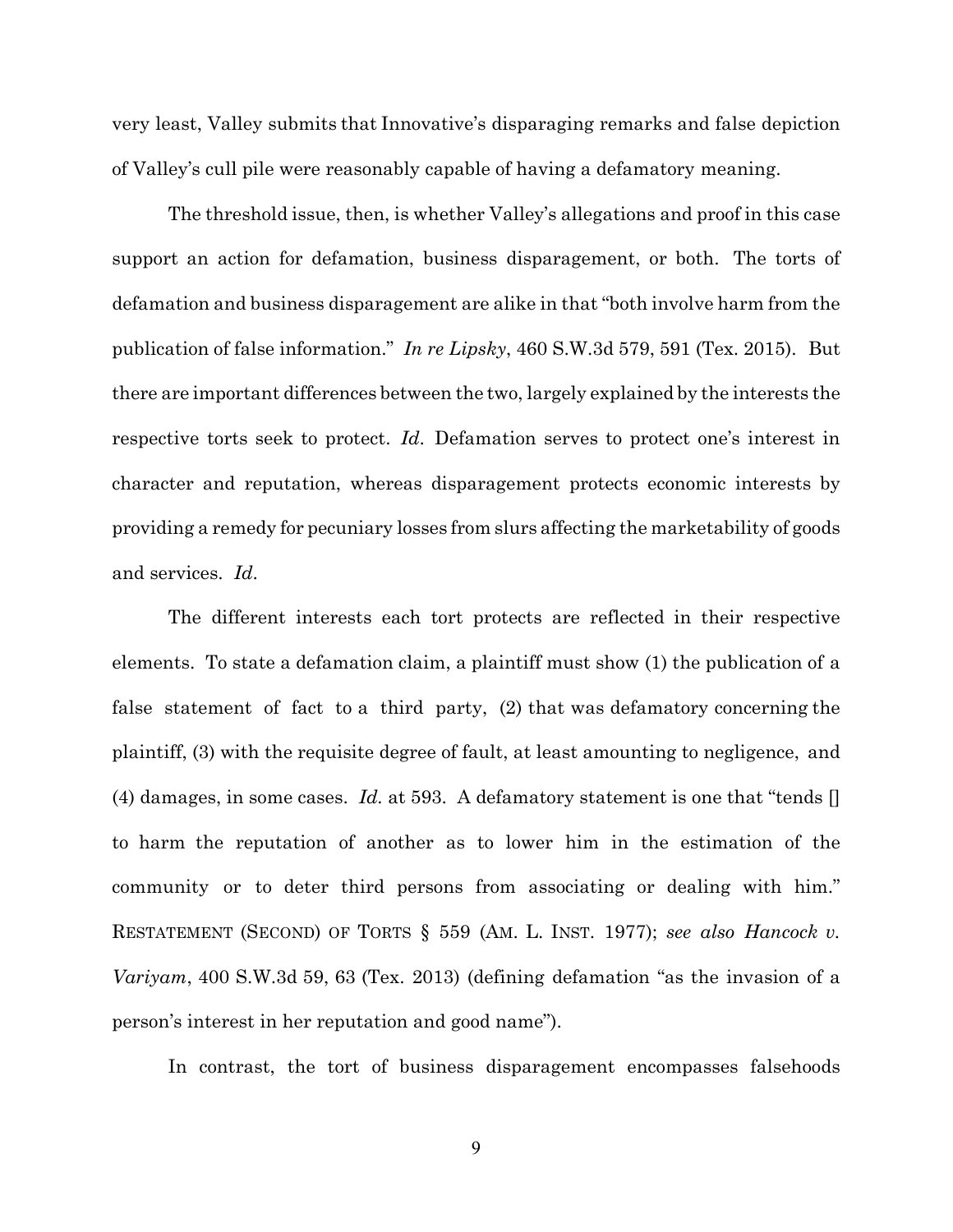concerning the condition or quality of a business's products or services that are intended to, and do in fact, cause financial harm. *See* RESTATEMENT (SECOND) OF TORTS § 629. Its elements are more stringent than those of defamation because business disparagement protects against pecuniary loss. *Hurlbut v. Gulf Atl. Life Ins.*, 749 S.W.2d 762, 766 (Tex. 1987). The publication of a disparaging statement concerning the product of another is actionable when (1) the statement is false, (2) published with malice, (3) with the intent that the publication cause pecuniary loss or the reasonable recognition that it will, and (4) pecuniary loss does in fact result. *See Forbes, Inc. v. Granada Biosciences, Inc.*, 124 S.W.3d 167, 170 (Tex. 2003) (listing elements as the publication of false and disparaging information with malice, and without privilege, causing special damages). The Restatement identifies proof of falsity, fault, and damages as points of distinction between the two actions.<sup>3</sup> *See* RESTATEMENT (SECOND) OF TORTS § 623A cmt. g.

Comparing their respective elements reveals where the torts differ: Defamation "seeks to protect reputation interests," whereas business disparagement "seeks to protect economic interests against pecuniary loss." *Waste Mgmt. of Tex., Inc. v. Tex. Disposal Sys. Landfill, Inc.*, 434 S.W.3d 142, 155 (Tex. 2014). Because business disparagement, unlike defamation, is solely concerned with economic harm, proof of special damages is a "fundamental element of the tort." *Id.* That special

<sup>3</sup> For example, in business disparagement the plaintiff must prove the defendant's statement false, whereas in defamation the defendant bears the burden of proving truth. In business disparagement, the plaintiff must always prove malice, whereas in defamation mere negligence is sufficient in some cases. Finally, in disparagement only special damages can be recovered for actual pecuniary loss, whereas in defamation per se the existence of an injury to reputation is presumed and no actual financial damage need be proved.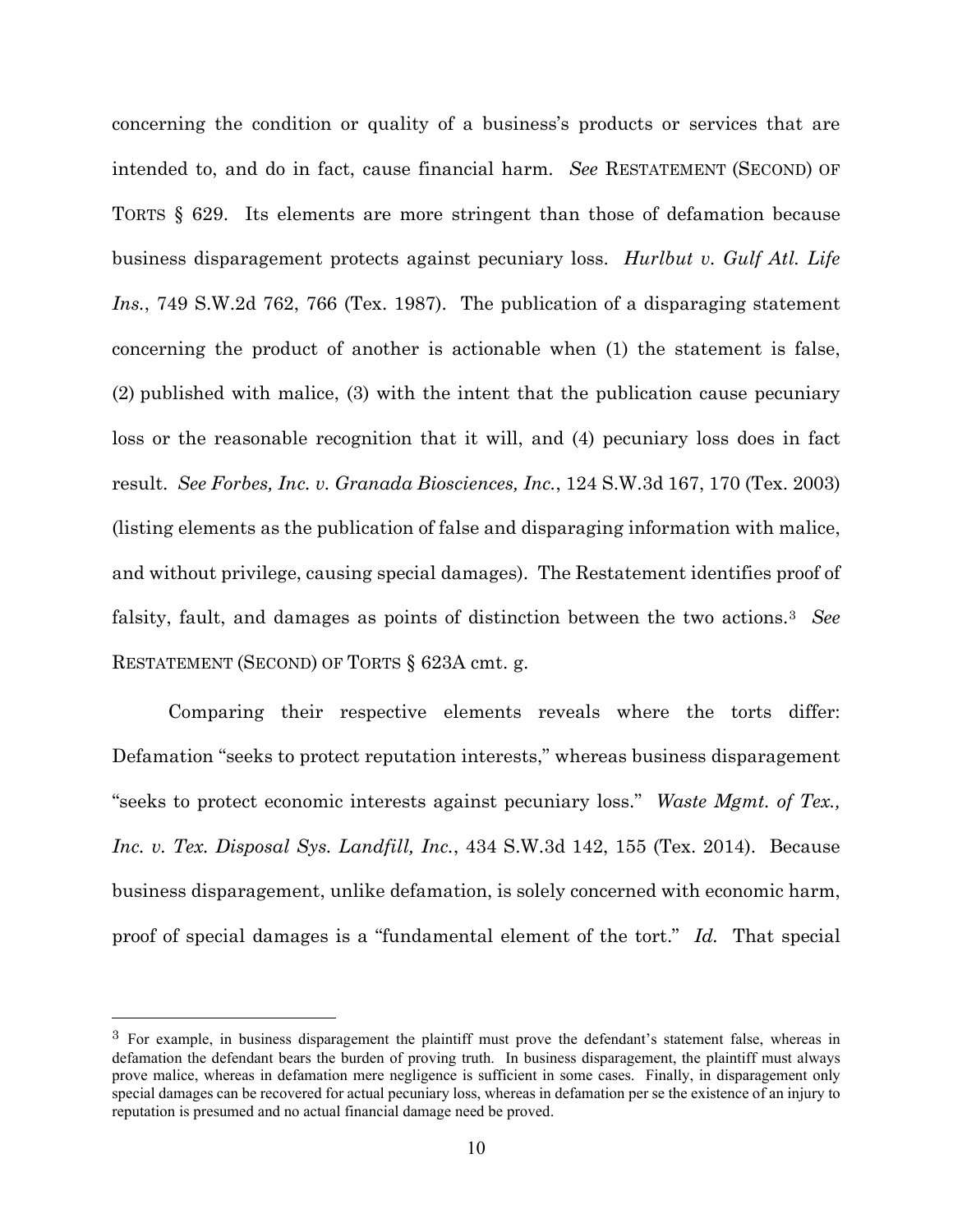damages are fundamental to business disparagement makes a plaintiff's injury a useful proxy for determining when the tort is actionable. Thus, if the gravamen of the plaintiff's claim is for special damages (e.g., an economic injury to the plaintiff's business), rather than general damages to its reputation, then the proper cause of action may be for business disparagement.

Yet the nature of a plaintiff's injury is no more than a proxy. Even though defamation's principal purpose is to provide a remedy for reputational harm (a noneconomic injury), plaintiffs may nevertheless recover special damages as well. *Lipsky*, 460 S.W.3d at 593. The torts thus overlap to the extent that both permit plaintiffs to recover for pecuniary loss. *See id.* Where the torts meaningfully diverge, then, is not in the nature of the injury but instead in the nature of the alleged falsehoods. This is consistent with the understanding that defamation redresses dignitary harm, while business disparagement redresses commercial harm. *Id.* at 591. Dignitary harm and commercial harm are not the same, of course, which is why "[i]mpugning one's reputation is possible without disparaging its commercial interests and vice versa." *Id.* 

#### **III**

Although Valley asserted claims for both business disparagement and defamation, it submitted only the defamation claim to the jury. Innovative objected and moved for a directed verdict as to that claim, asserting that there was no evidence of harm to Valley's reputation. The trial court denied the motion and submitted Valley's requested defamation charge. Valley maintains that defamation was the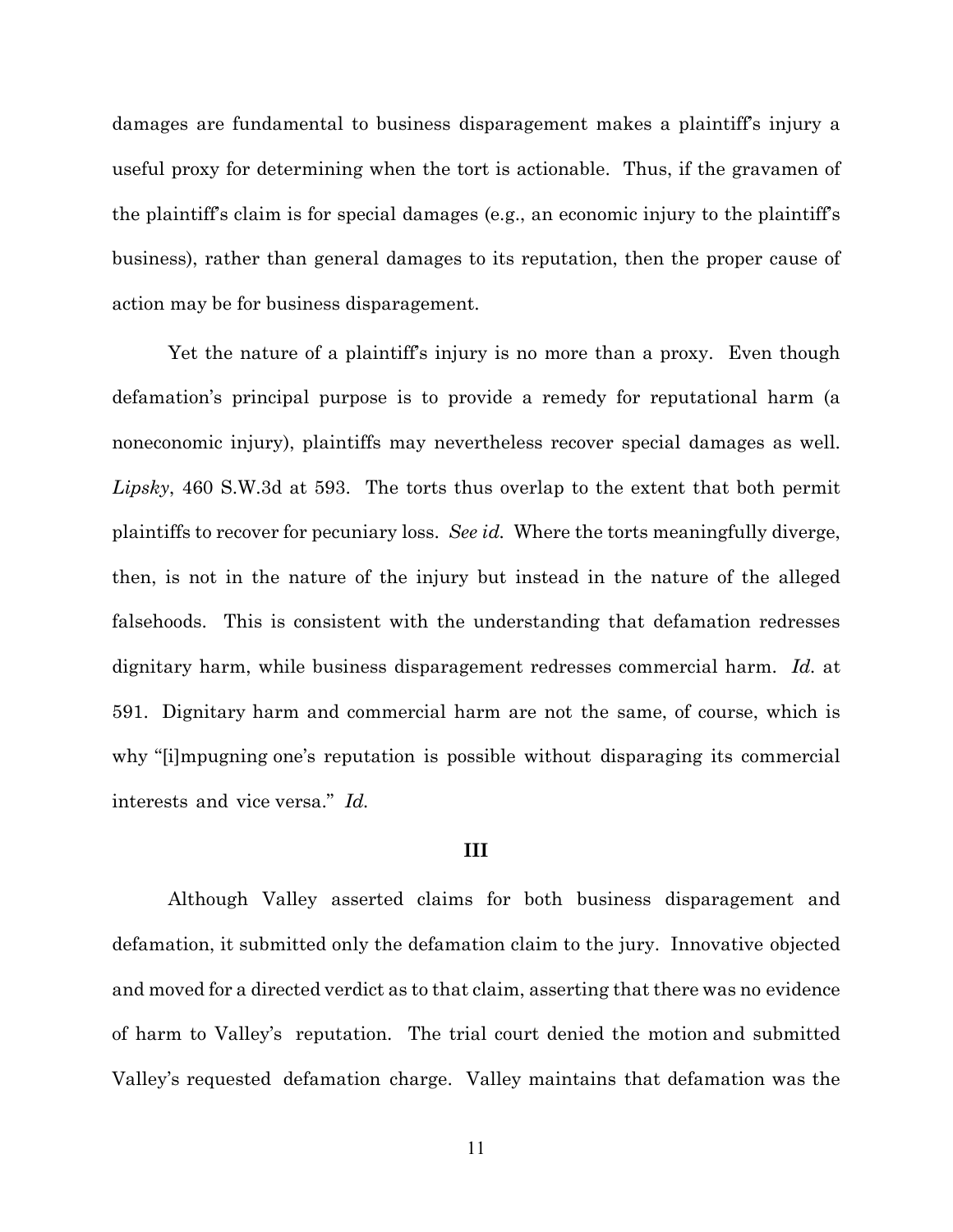correct charge because Innovative's disparaging comments about the quality of its products were defamatory per se and that its false statement about a bad load of aggregate was defamatory per quod.

Defamation claims are of two types, per se and per quod. *Hancock*, 400S.W.3d at 64. When defamation is per se, the communication is actionable in and of itself without proof of actual damages. *Lipsky*, 460 S.W.3d at 593. A statement is defamatory per se when it falls within one of the categories that the common law considers so obviously harmful to reputation that the jury may presume the existence of general damages. *Id*. General damages are awarded fornoneconomic harm, such as the embarrassment, humiliation, or loss of respect caused by the defamatory publication. *Id*. Defamation per quod, on the other hand, is "[d]efamation that either (1) is not apparent but is proved by extrinsic evidence showing its injurious meaning, or (2) is apparent but not a statement that is actionable per se." BLACK'S LAW DICTIONARY 526 (11th ed. 2019); *see also Hancock*, 400 S.W.3d at 63–64 (discussing the distinction between per quod and per se). Defamation per quod is actionable on allegations and proof of special damages. *See Waste Mgmt. of Tex.,* 434 S.W.3d at 160 (upholding awards of special and exemplary damages while holding evidence of general damages to reputation legally insufficient); *Hancock*, 400 S.W.3d at 71 (observing that special damages such as the loss of a business referral might support a defamation claim upon proof). Special damages are never presumed because they represent the specific pecuniary harm caused by the defamatory statement. *Lipsky*, 460 S.W.3d at 593. Defamation per se and per quod are not separate causes of action.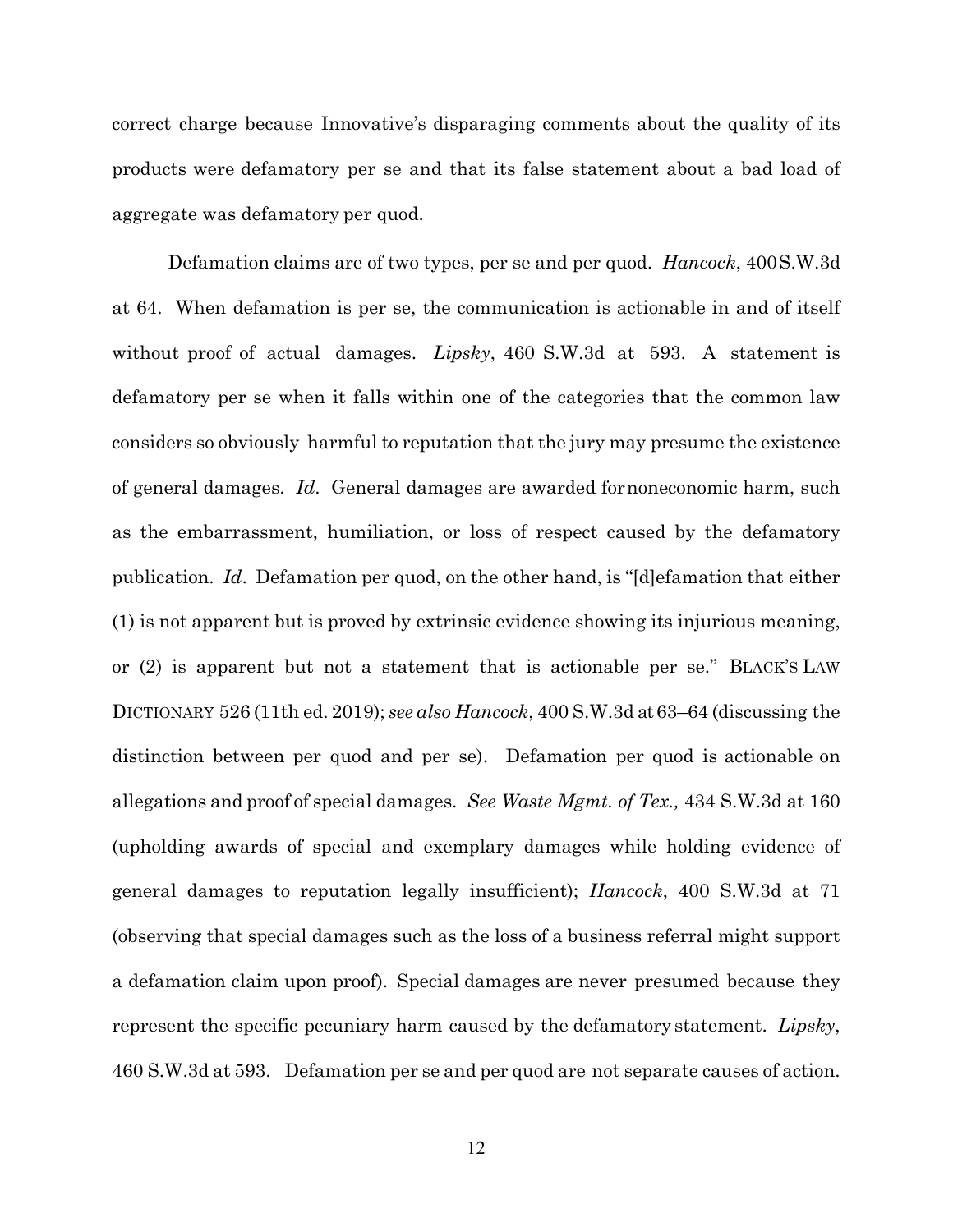The distinction between them rests on a rule of evidence, and their difference lies in the proof necessary to establish an injury. *See Arant v. Jaffe*, 436 S.W.2d 169, 176 (Tex. App.—Dallas 1968, no writ).

Whether a communication is defamatory is in the first instance a legal question for the court. *Hancock*, 400 S.W.3d at 66. A statement is defamatory only if it is reasonably capable of a defamatory meaning. *Id*. (citing *Musser v. Smith Protective Servs., Inc*., 723 S.W.2d 653, 655 (Tex. 1987); *see also* RESTATEMENT (SECOND) OF TORTS § 614, cmt. b (noting that it is for the court to decide "whether the communication was reasonably capable of conveying the particular meaning, or innuendo, ascribed to it by the plaintiff" and "whether that meaning is defamatory in character"). A defamatory statement is a statement of fact about a person that tends to diminish the plaintiff's reputation. *See Hancock*, 400 S.W.3d at 63.

Defamation law also extends to corporations. It is "well settled that corporations, like people, have reputations and may recover for harm inflicted on them." *Waste Mgmt. of Tex.,* 434 S.W.3d at 149. Even so, a corporation has no reputation in the personal sense of an individual. It does, however, have standing in the industry in which it operates and thus may sue for defamatory statements directed at its professional reputation and practices. *See* W. PAGE KEETON, ET. AL., PROSSER & KEETON ON THE LAW OF TORTS § 111, at 779 (5th ed. 1984).

The four statements about which Valley complains concern Valley's product. In these communications, Innovative refers to Valley's concrete blocks and aggregateas "inferior,""bad,"and"lowquality." Innovativemaintains thatthese statementsarenot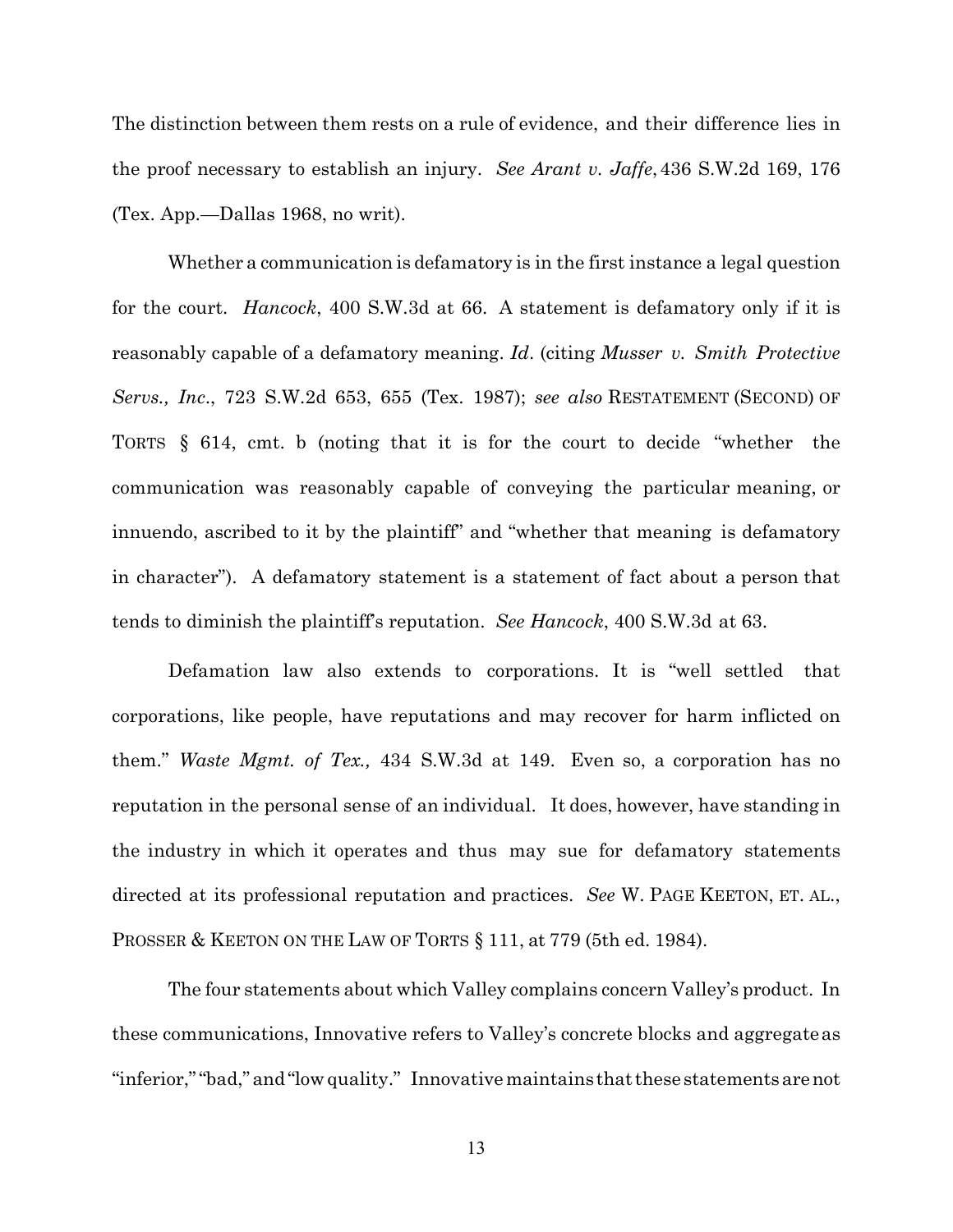actionable as defamation because they do not defame Valley itself but rather only disparage Valley's products. Valley responds that the remarks portray it as an incompetent concrete-block producer and are thus defamatory per se because they reflect adversely on Valley's fitness to conduct its business, one of the categories of defamation the common law views as so obviously hurtful to reputation that general damages are presumed.

While the torts of defamation and disparagement protect different interests, they may overlap in some fact situations, "particularly in cases of disparagement of the plaintiff's business or product." RESTATEMENT (SECOND) OF TORTS § 623A, cmt. g. Our decision in *Lipsky* acknowledges that the torts are not mutually exclusive, observing that "a plaintiff may have a claim for defamation, or for business disparagement, or both." *Lipsky*, 460 S.W.3d at 591. In that opinion, we included examples of business disparagement that were not strictly speaking defamatory, including one quite similar to the statements in this case—a publication "that says the plaintiff's wood products are inferior and will not stand up." *Id*. at 591 n.10 (quoting 3 DAN B. DOBBS, ET AL., THE LAW OF TORTS § 656, at 618–19 (2d ed. 2011)). The Restatement explains that although it may be possible to imply incompetence in nearly every case in which the quality of a business's product is disparaged, something more direct may be required to impugn a business's reputation. RESTATEMENT (SECOND) OF TORTS § 623A, cmt. g. One court, after conducting an early survey of similar cases, explained the relationship between defamation and comments regarding a business's products: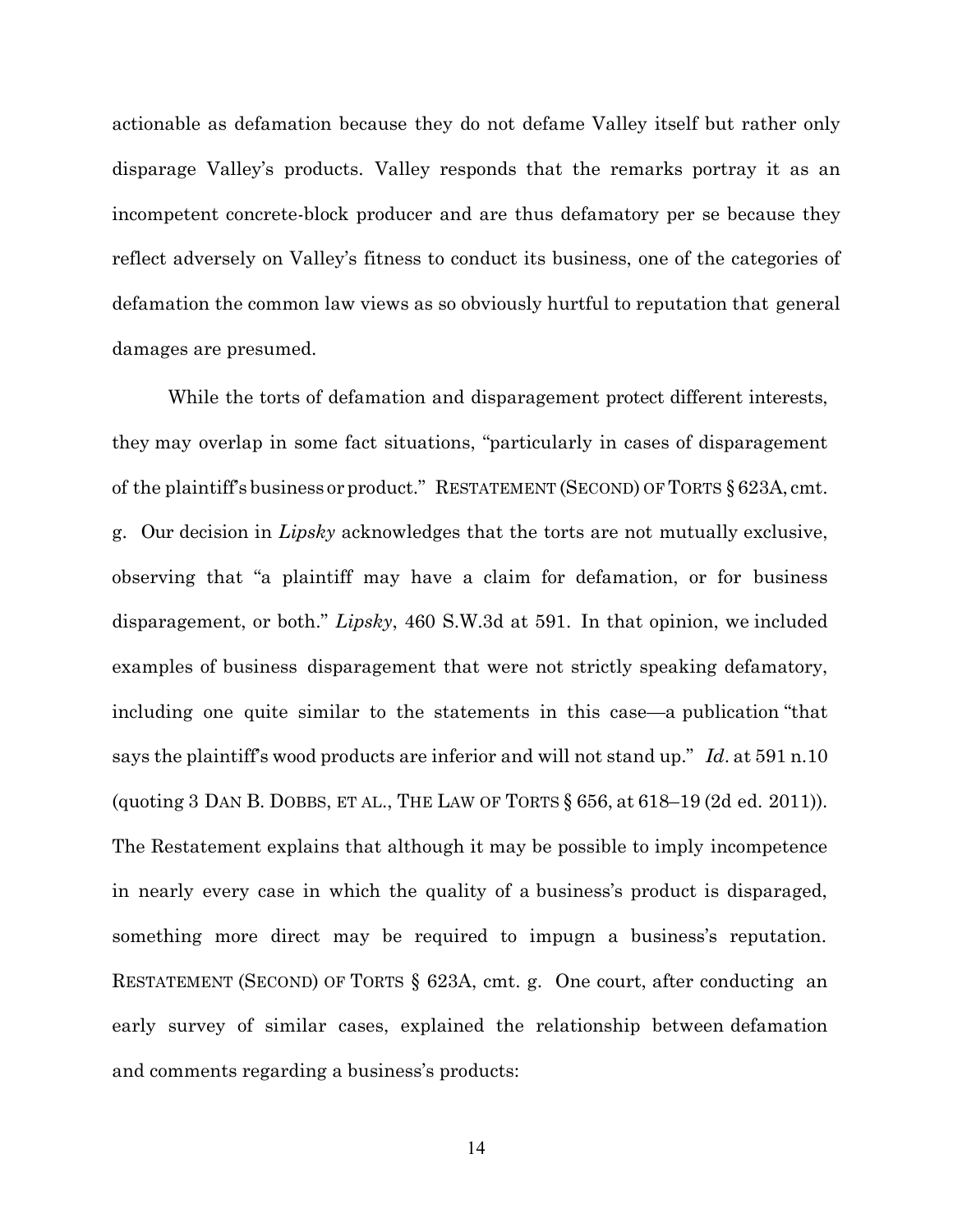[W]here the publication on its face is directed againstthe goods or product of a corporate vendor or manufacturer, it will not be held libelous per se as to the corporation, unless by fair construction and without the aid of extrinsic evidence it imputes to the corporation fraud, deceit, dishonesty, or reprehensible conduct in its business in relation to said goods or product.

*Nat'l Ref. Co. v. Benzo Gas Motor Fuel Co.*, 20 F.2d 763, 771 (8th Cir.), cert. denied, 275 U.S. 570 (1927).

Our cases make a similar point by emphasizing that defamatory communications about a corporation's reputation are those directed at the character of the owner rather than the underlying business. *See Waste Mgmt*., 434 S.W.3d at 150 n.35 (citing cases). And we are in accord with those cases and commentaries that require a fair imputation of corporatedishonesty or other reprehensible conduct in connection with the disparaged goods and services to sustain a separate claim for defamation per se. *See, e.g.*, *Lipsky*, 460 S.W.3d at 594–95 (sustaining a naturalgas company's defamation action after the defendant falsely accused the company of contaminating an aquifer during fracking operations); *Waste Mgmt.*, 434 S.W.3d at 147, 156–62 (sustaining a waste-disposal company's defamation action after the defendant falsely accused the company of evading environmental rules and ignoring sound environmental practices); *Bell Publ'g Co. v. Garrett Eng'g Co.*, 170 S.W.2d 197, 199–201, 207 (Tex. 1943) (sustaining engineering firm's defamation action after defendant falsely stated that no one in the firm held an engineering degree). Because the disparaging remarks about the quality of Valley's products do not necessarily impugn Valley's character or reputation, Innovative's alleged statements are not defamatory per se and general damages are therefore not presumed.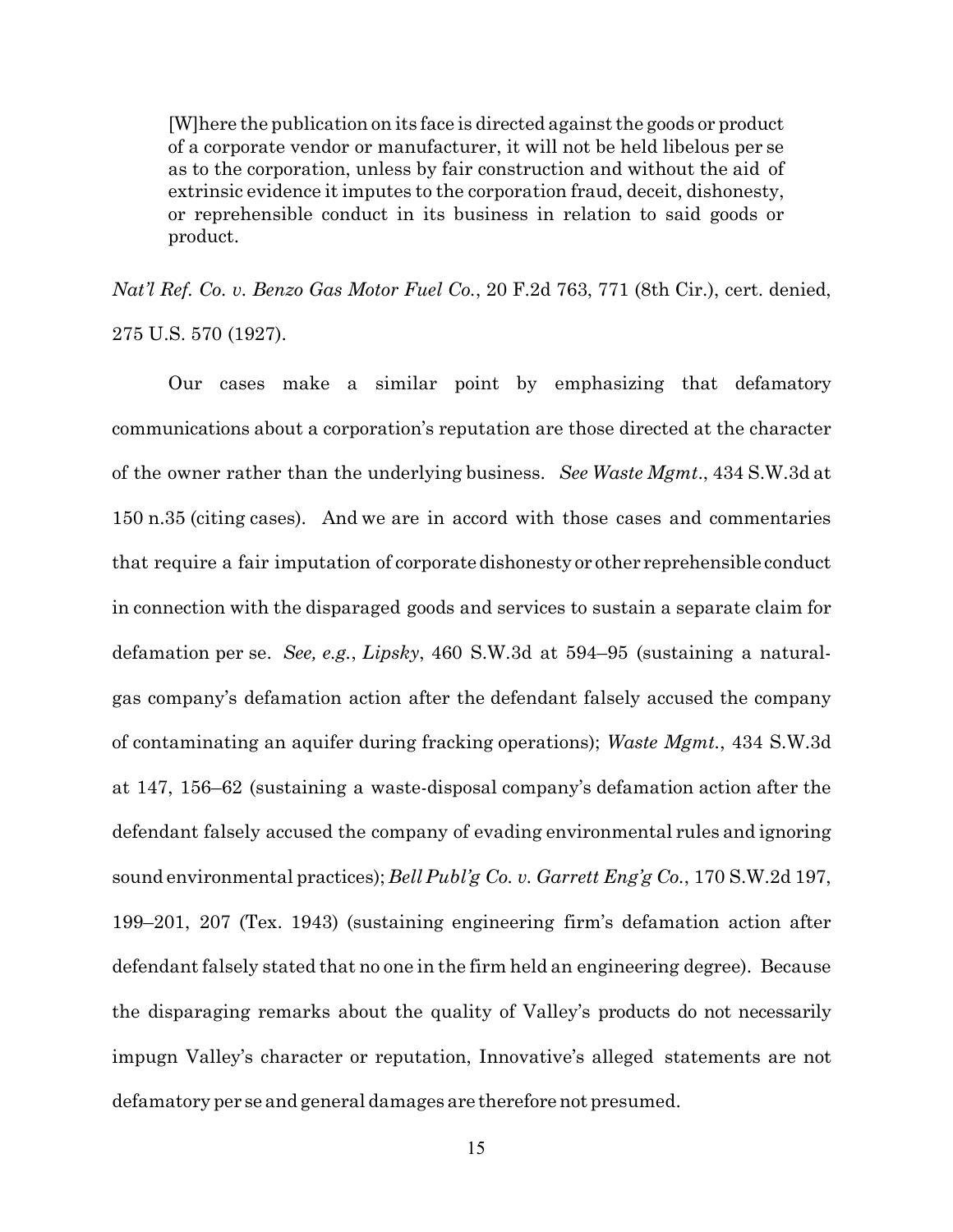But even though reputational harm is not presumed here, Valley may nevertheless be entitled to general damages if there is evidence of an actual injury to its reputation. The jury found such an injury, awarding \$1.8 million for the harm to Valley's reputation caused by Innovative's remarks about its products. The only evidence supporting that award is the testimony of Dr. Kenneth Lehrer. Lehrer's testimony focused on the Quasi-Monte Carlo methodology, which he used to quantify the possible harm done to Valley's reputation as a percentage of Valley's business losses during the years it competed with Innovative.

The trial court conducted a *Daubert* hearing in which Lehrer testified about the basis of his opinion and methodology. *See Daubert v. Merrell Dow Pharmaceuticals Inc.*, 509 U.S. 579 (1993). Lehrer first testified about the original Monte Carlo method, which in broad strokes is "doing something millions of times to come up with the most probable outcome." Monte Carlo simulations are used to predict a range of values when a precise value is difficult to calculate. The method, as explained to the court, essentially requires a computer to run millions of possible, randomized scenarios to produce a range of likely values for the number in question. For example, the method may be used to estimate the number, intensity, and location of all forest fires in the United States in a given year. A Monte Carlo analysis of the question would require inputting massive amounts of data from previous forest fires into a computer, and the computer would produce a range of the most likely scenarios.

Lehrer testified that smaller questions—for example, whether a forest fire will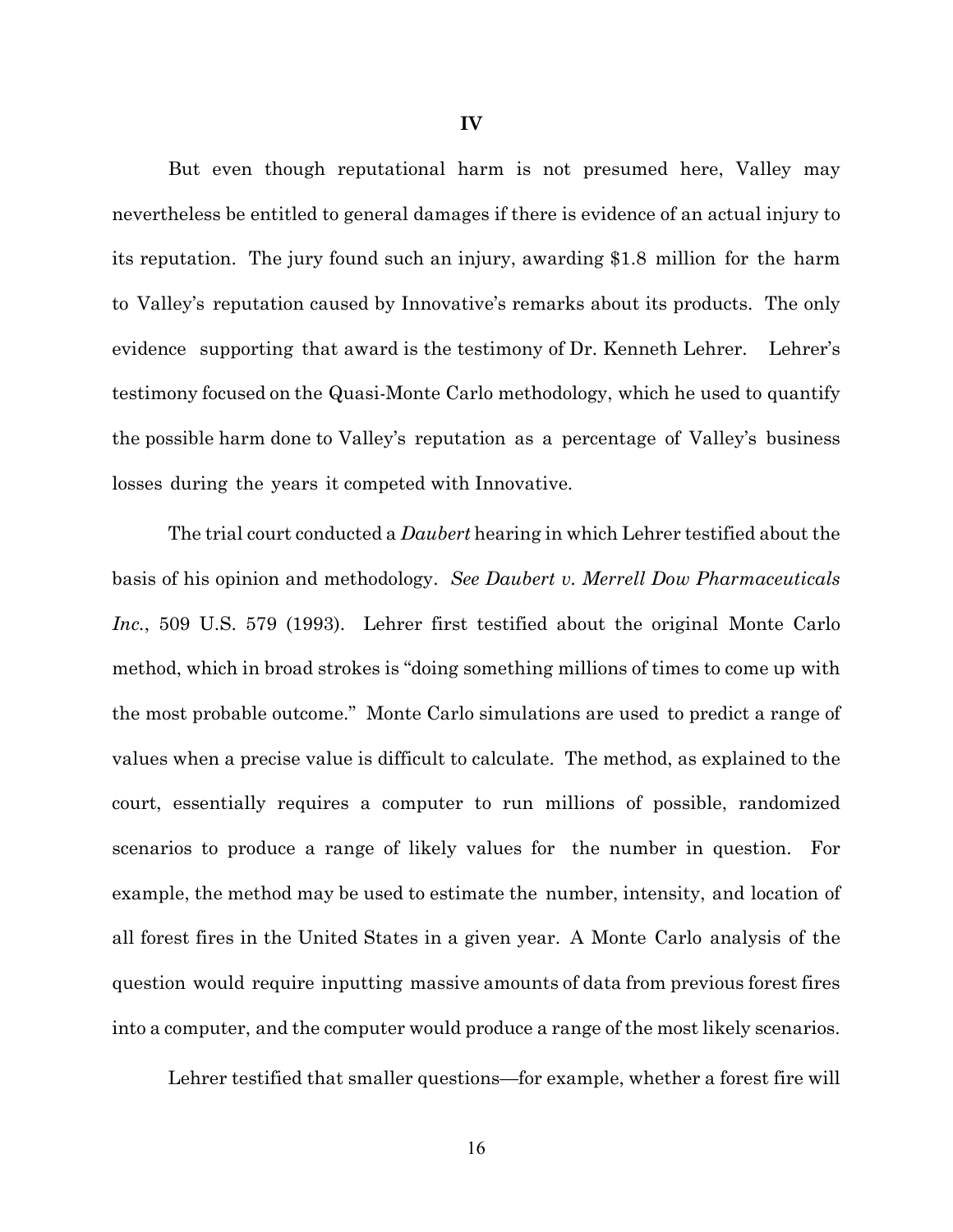happen within a particular county—may be answered using the "Quasi-Monte Carlo" method. Unlike the Monte Carlo method, the Quasi-Monte Carlo method uses a smaller data set to answer a smaller question. Lehrer purported to use the Quasi-Monte Carlo method to calculate a range of possible damages resulting from Innovative's defamatory statements. But instead of running the scenario millions of times, as in a full Monte Carlo analysis, Lehrer ran the scenario twice.<sup>4</sup>

Lehrer began with \$5.135 million, the amount he estimated to be Valley's lost profits over the years in question. To calculate the percentage of those losses attributable to Innovative's statements, Lehrer created two estimates—one on the "high end" and one on the "low end." Each estimate included four scenarios. On the low end, he hypothesized that the alleged statements caused 15, 20, 35, or 50percent of Valley's losses. On the high end, he randomly substituted 15, 20, 40, and 60 percent. Lehrer acknowledged at trial that these numbers had no basis in any underlying data from the case. Lehrer then multiplied those percentages in the low and high end by Valley's total losses—\$5.153 million—to produce eight different dollar amounts as depicted below:

| Low-End Estimate |  |
|------------------|--|
|------------------|--|

|            | Percentage of<br>total losses<br>attributable to<br>the alleged<br>defamation | Total losses | Dollar amount of<br>losses<br>attributable to<br>the alleged<br>defamation |
|------------|-------------------------------------------------------------------------------|--------------|----------------------------------------------------------------------------|
| Scenario A | 15%                                                                           | \$5,153,000  | \$772,950                                                                  |

 $4$  The court of appeals noted that Lehrer's analysis "appears to be more akin to a simple weighted average than a Monte Carlo-type study." 592 S.W.3d at 162.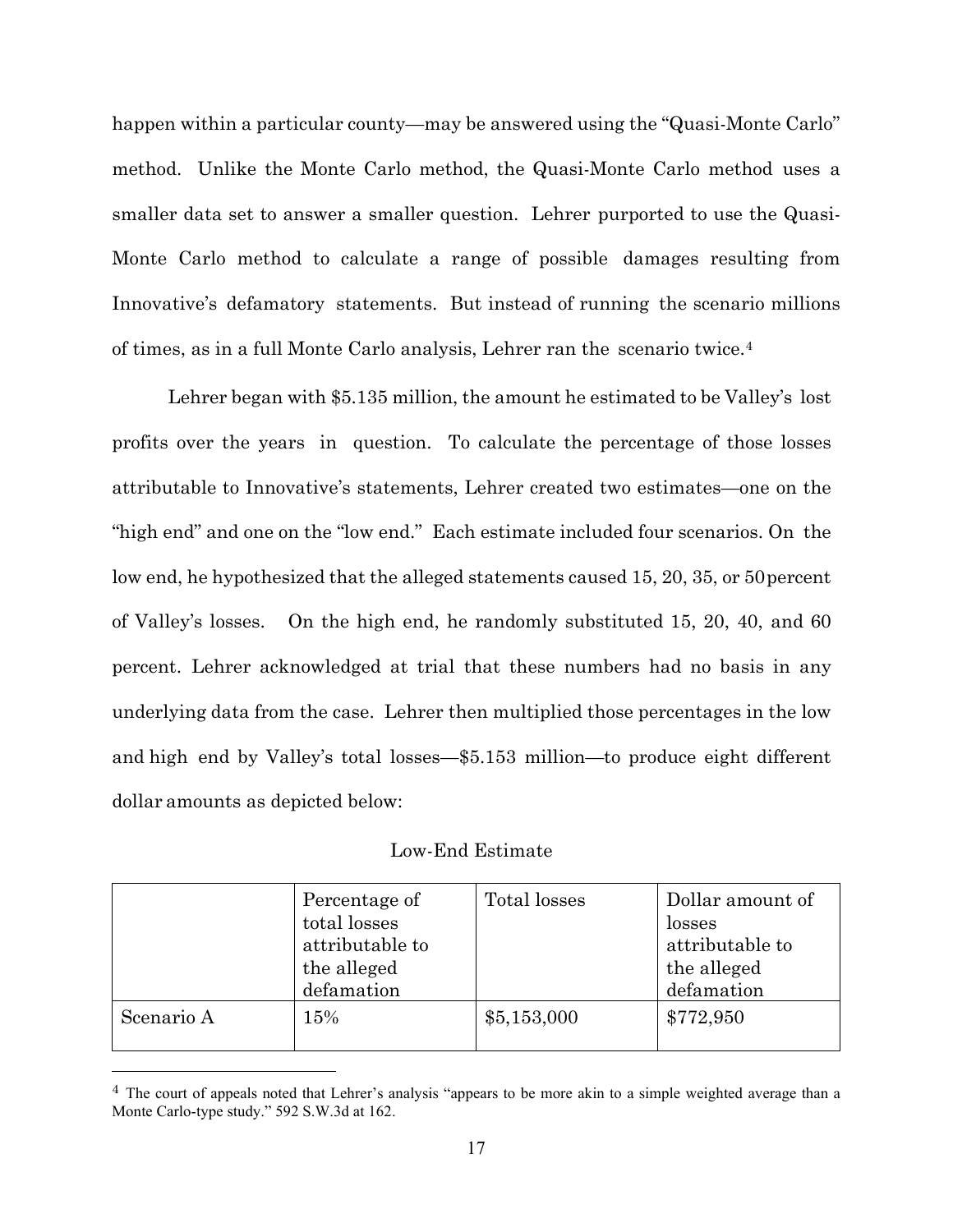| Scenario B | 20% | \$5,153,000 | \$1,030,600 |
|------------|-----|-------------|-------------|
| Scenario C | 35% | \$5,153,000 | \$1,803,550 |
| Scenario D | 50% | \$5,153,000 | \$2,576,500 |

## High-End Estimate

|            | Percentage of total | Total losses | Dollar amount of    |
|------------|---------------------|--------------|---------------------|
|            | losses attributable |              | losses attributable |
|            | to the alleged      |              | to the alleged      |
|            | defamation          |              | defamation          |
| Scenario A | 15%                 | \$5,153,000  | \$772, 950          |
| Scenario B | 20%                 | \$5,153,000  | \$1,030,600         |
| Scenario C | 40%                 | \$5,153,000  | \$2,061,200         |
| Scenario D | 60%                 | \$5,153,000  | \$3,091,800         |

 Lehrer next assigned a random percentage of probability to each of the eight dollar amounts, totaling 100% for each of the two ranges. He acknowledged that these percentages also were not derived from any data or evidence in the case. Lehrer then multiplied the eight sums determined in the tables above by these randomly selected percentages to yield a range of possible losses he attributed to the defamatory statements. These calculations are depicted in the tables below:

# Low-End Estimate

| Dollar amount of<br>losses attributable<br>to the alleged<br>defamation | Percentage<br>likelihood of each<br>scenario | Defamation losses<br>multiplied by<br>percentage<br>likelihood |
|-------------------------------------------------------------------------|----------------------------------------------|----------------------------------------------------------------|
|-------------------------------------------------------------------------|----------------------------------------------|----------------------------------------------------------------|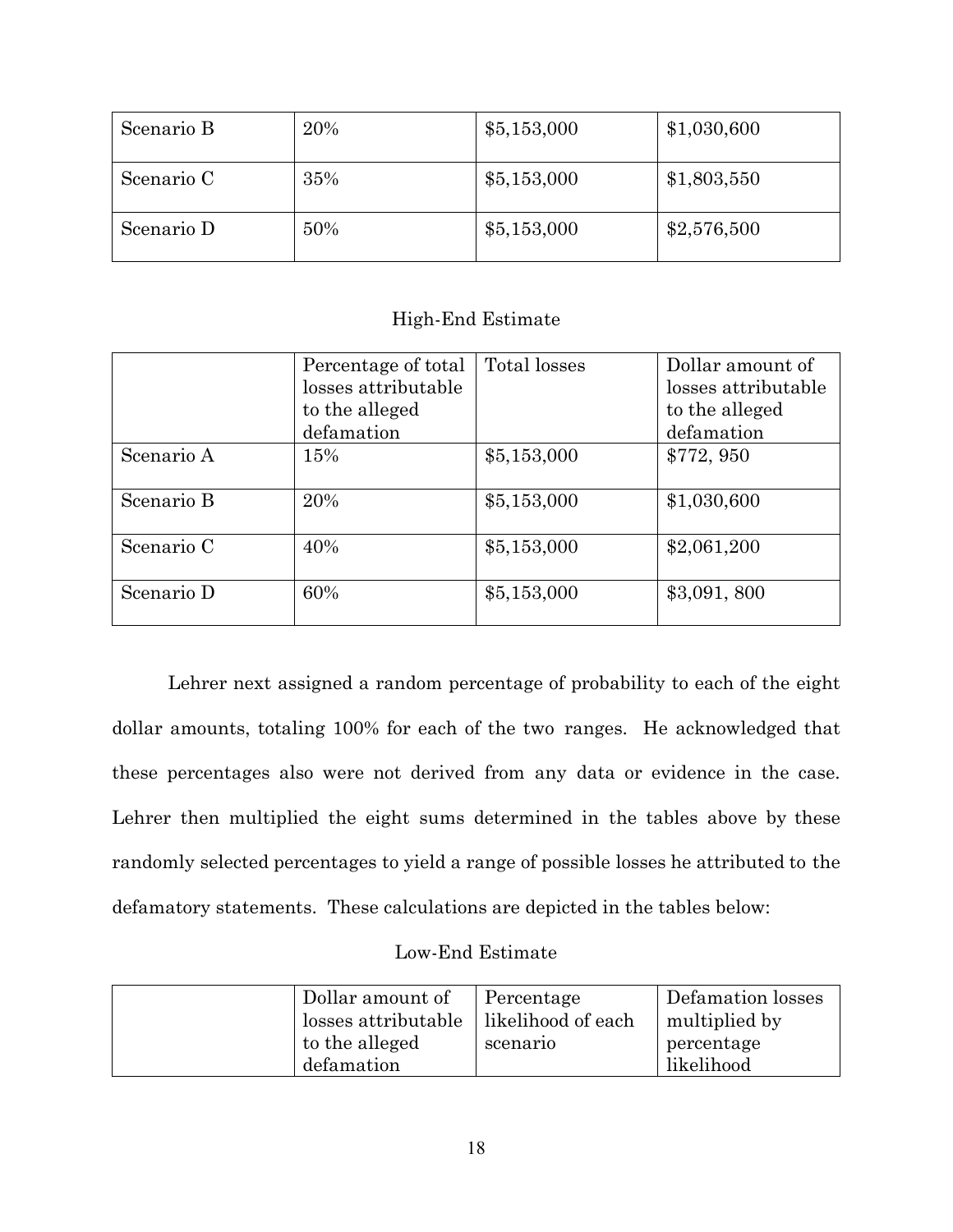| Scenario A                     | \$772,950   | 20% | \$154,590   |
|--------------------------------|-------------|-----|-------------|
| Scenario B                     | \$1,030,600 | 32% | \$329,792   |
| Scenario C                     | \$1,803,550 | 30% | \$541,065   |
| Scenario D                     | \$2,576,500 | 18% | \$463,770   |
| Sum:                           |             |     | \$1,489,217 |
| Low-End Estimate (rounded up): |             |     | \$1,500,000 |

## High-End Estimate

|                                 | Dollar amount of<br>losses attributable<br>to the alleged | Percentage<br>likelihood of each<br>scenario | Defamation losses<br>multiplied by<br>percentage |
|---------------------------------|-----------------------------------------------------------|----------------------------------------------|--------------------------------------------------|
|                                 | defamation                                                |                                              | likelihood                                       |
| Scenario A                      | \$772,950                                                 | 20%                                          | \$154,590                                        |
| Scenario B                      | \$1,030,600                                               | 32%                                          | \$329,792                                        |
| Scenario C                      | \$2,061,200                                               | 30%                                          | \$618,360                                        |
| Scenario D                      | \$3,091,800                                               | 18%                                          | \$556,524                                        |
| Sum:                            |                                                           |                                              | \$1,659,266                                      |
| High-End Estimate (rounded up): |                                                           |                                              | \$1,660,000                                      |

After totaling the low-end and high-end estimates respectively, Lehrer concluded that Innovative's allegedly defamatory statements caused Valley somewhere between \$1.5 and \$1.66 million in business losses.<sup>5</sup>

<sup>5</sup> Notably, the jury went above the high end of Lehrer's range in awarding \$1.8 million in reputational damages. But as the court of appeals noted, \$1.8 is less than the maximum amount of damages that Lehrer's model produced (60% of \$5.1 million, or \$3,091,800). *See* 592 S.W.3d at 163.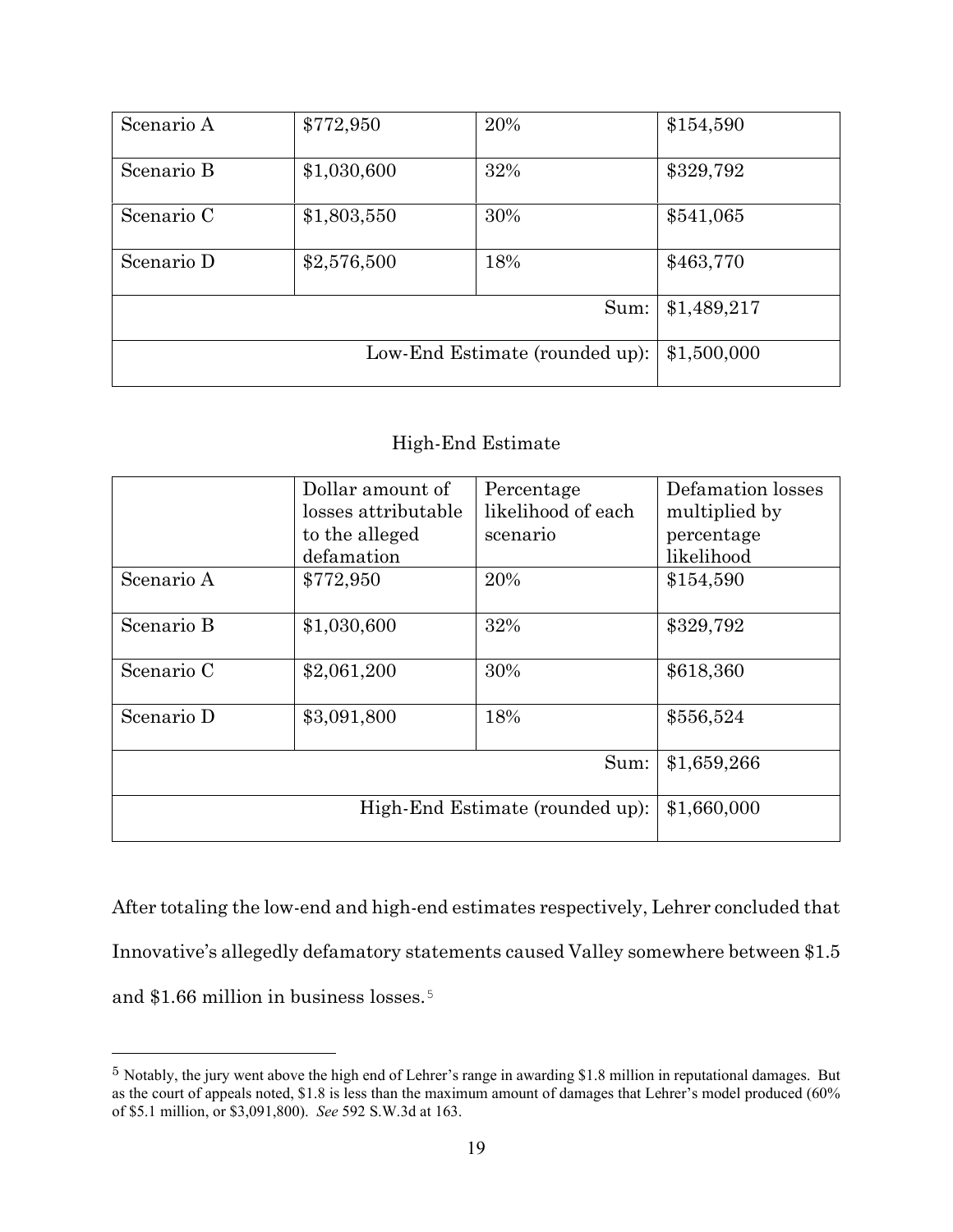"Qualified experts may offer opinion testimony if that testimony is both relevant and based on a reliable foundation." *Gharda USA, Inc. v. ControlSols, Inc.*, 464 S.W.3d 338, 348 (Tex. 2015). Experttestimony is relevant if it is "sufficiently tied to the facts of the case" such that it will "aid the jury in resolving a factual dispute." *E.I. du Pont de Nemours & Co. v. Robinson*, 923 S.W.2d 549, 556 (Tex. 1995) (citations and quotations omitted). Expert testimony is reliable if it meets the six non-exclusive *Robinson* factors, *see id.* at 557, or if the trial court can otherwise assess its reliability, *see Helena Chemical Co. v. Wilkins*, 47 S.W.3d 486, 499 (Tex. 2001). But"[i]f an expert relies upon unreliable foundational data, any opinion drawn from that data is likewise unreliable." *Helena Chem. Co.*, 47 S.W.3d at 499. We review the trial court's decision to admit expert testimony for abuse of discretion. *Id.*

Innovative objected to the admission of Lehrer's testimony attrial as being based on unreliable data and consisting of nothing more than the *ipse dixit* of a credentialed witness. Innovative renews that argument here. Reputational damages are not amenable to exact calculation, so the factfinder must use "sound judgment" in determining the amount of such damages. *Waste Mgmt.*, 434 S.W.3d at 154. Sound judgment begins with the facts of the case, however, and Lehrer's expert testimony is largely unmoored from those facts.

Lehrer began with Valley's estimated total lost profits of \$5.135 million, which Innovative does not directly challenge.<sup>6</sup> However, the percentages of the \$5.135

 $6$  The \$5.135 million figure, representing Valley's total losses from 2007 to 2015, is based in part on Valley's income tax returns. Because Valley went out of business in 2010 and did not file returns after that year, Lehrer projected Valley's losses for these succeeding years.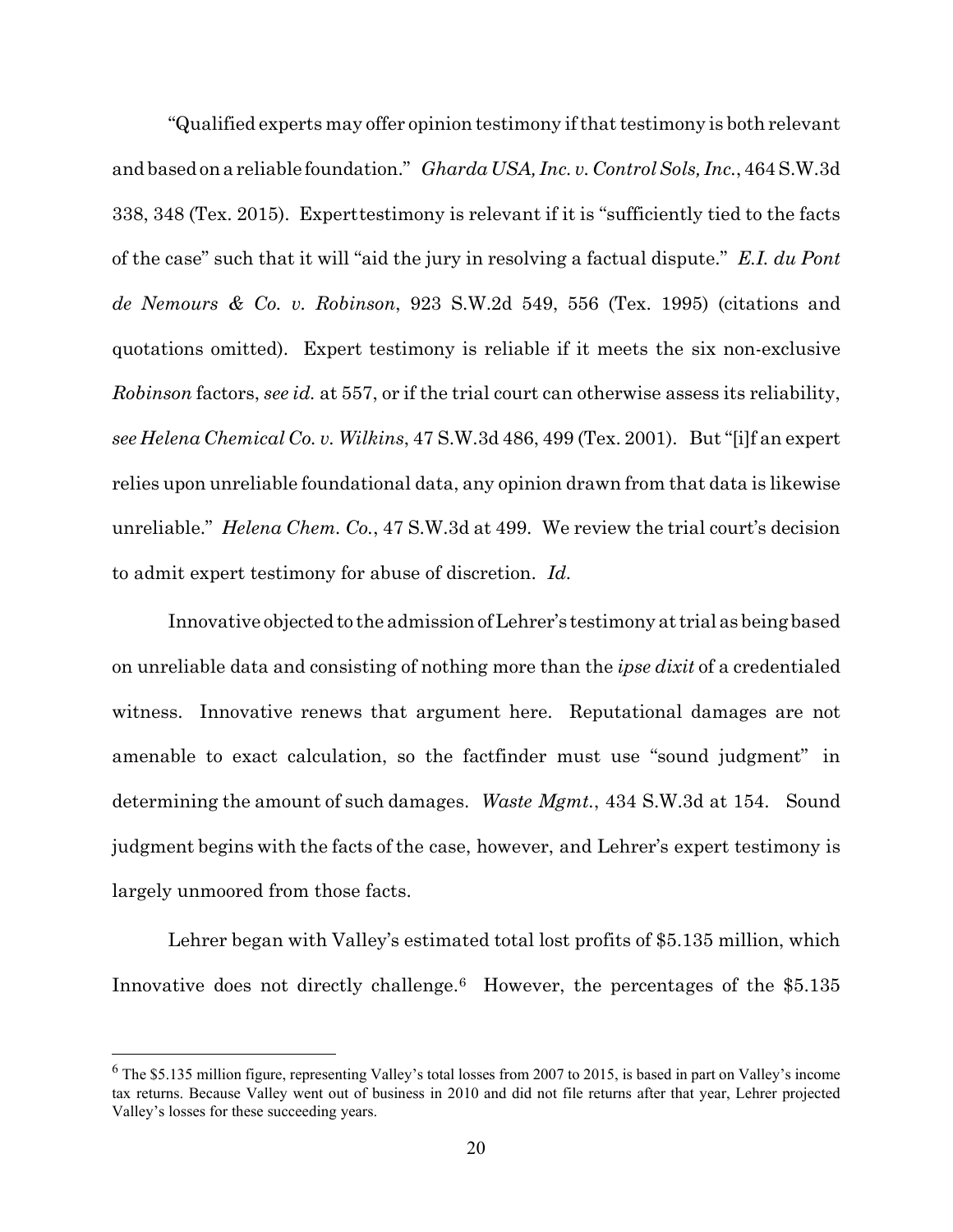million that Innovative's statements may have caused—the low-range (15/20/35/50) and the high-range (15/20/40/60) percentage sets—have no basis in any evidence. Lehrer simply made those numbers up, or consistent with his methodology, selected them randomly. Lehrer similarly assigned random percentages of probability to each of the eight numbers in the percentage sets. In a full Monte Carlo study, randomly chosen scenarios are run millions of times to produce a useful approximation of an event. In contrast, Lehrer's calculation consisted of only eight scenarios. Moreover, while Lehrer emphasized that he considered other causes,<sup>7</sup> he provided no basis for his model's parameters. Lehrer assumed (without evidence) that Innovative caused a minimum of 15% and a maximum of 60% of Valley's total lost profits. Because any amount of damages for defamation per quod must be supported by evidence, Lehrer's assumption was in error.<sup>8</sup> *Burbage v. Burbage*, 447 S.W.3d 249, 259 (Tex. 2014). Further, Lehrer did not limit his calculations to any specific defamatory statement or tailor his analysis to the substance or audience of the statements. Thus, even if the "Quasi-Monte Carlo" theory is a valid way to calculate reputational damages (and we doubt it is), Lehrer's calculations were based on unreliable, irrelevant data that had little to do with the actual case that was tried. We accordingly agree with Innovative that Lehrer's opinion is based on "unreliable data" and should have been excluded by the trial court. *See Helena Chem. Co.*, 47

 $<sup>7</sup>$  Lehrer purported to consider other possible contributing factors for Valley's business decline, such as the weather,</sup> the recession and health of the economy, and competition.

 $8$  When asked about the rate of error for his analysis, Lehrer replied: "[E]conomics is an art and you can't test a rate of error on an art. Rates of error are for science. There is no . . . fundamental correct or benchmark answer for an art . . . . When Chairman Yellen raises interest rates, you can't go down there and grade her and tell her her rate of error, because it's unknown. It's an art."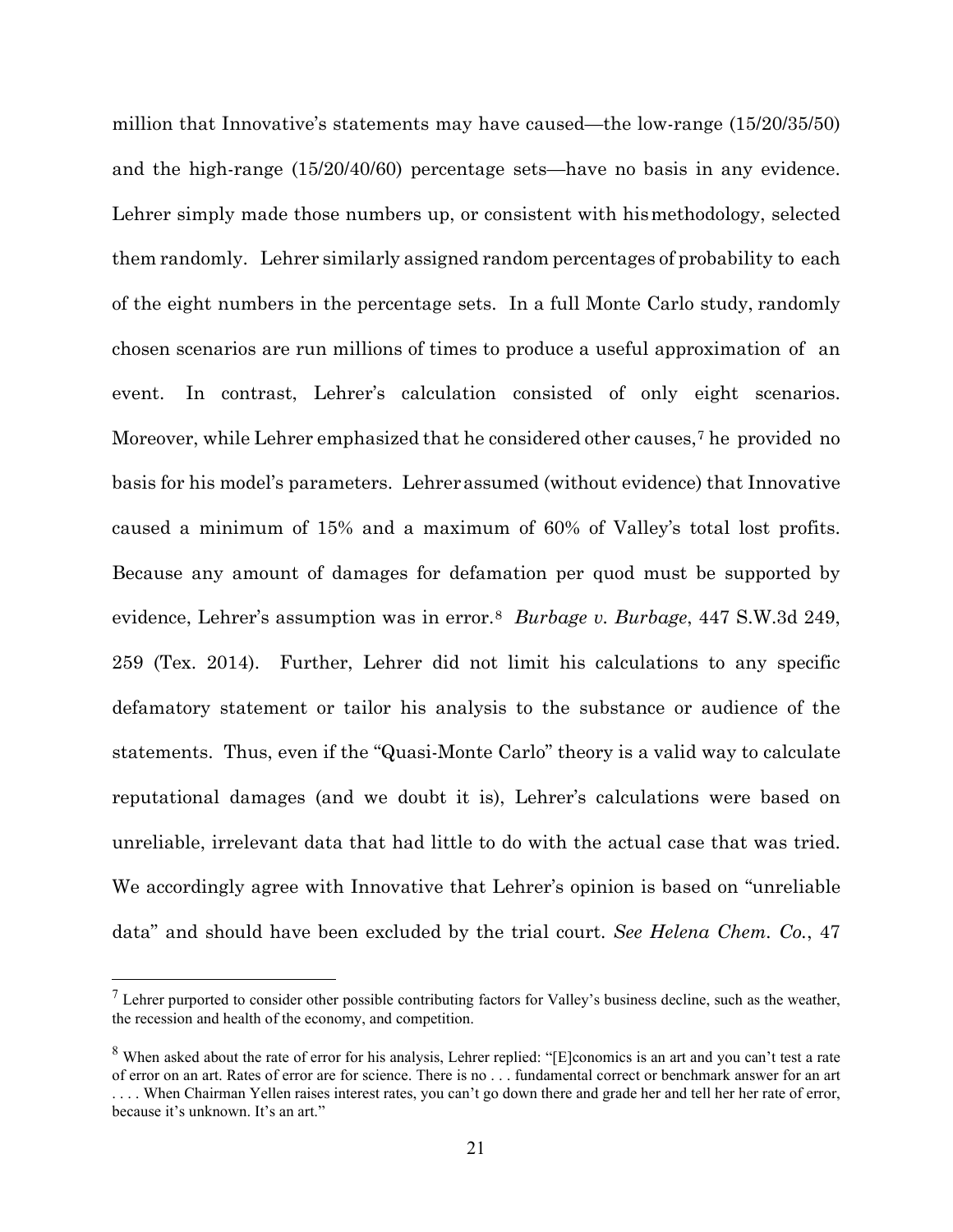S.W.3d at 499.

Beyond Lehrer's use of random numbers, there is also the matter of Lehrer's use of lost profits here to approximate Valley's reputational harm. Lost profits are special damages that must be specifically pleaded and proved. By contrast, harm to reputation is a noneconomic injury that may be presumed when the defamation is actionable per se but otherwise requires evidence of actual harm. Lehrer's testimony here conflates special and general damages by substituting hypothesized special damages as proof by proxy for Valley's general damages and noneconomic harm. We have previously declined similar proof.

For example, in *Burbage v. Burbage*, 447 S.W.3d at 253, a jury awarded a funeral home and its owner collectively over \$3.5 million as general damages for loss of reputation via a defamation claim. The source of the defamation was a disgruntled family member who repeatedly defamed the owner, his brother, and disparaged the funeral home's services. The owner of the funeral home sought to substantiate the general-damages award with testimony that the value of the business, which he roughly estimated at \$3 million, would likely be lost because of his brother's continuous attacks. *Id*. at 260. After discussing the speculative nature of this testimony, we concluded that "[t]he evidence does not show actual loss of reputation, that anyone believed the defamation, that the Burbage Funeral Home suffered an actual loss, or even the funeral home's actual value." *Id*. at 262. We noted further that the owner sought damages to the business rather than to the business's reputation, a "fine distinction [that] matters" because business disparagement was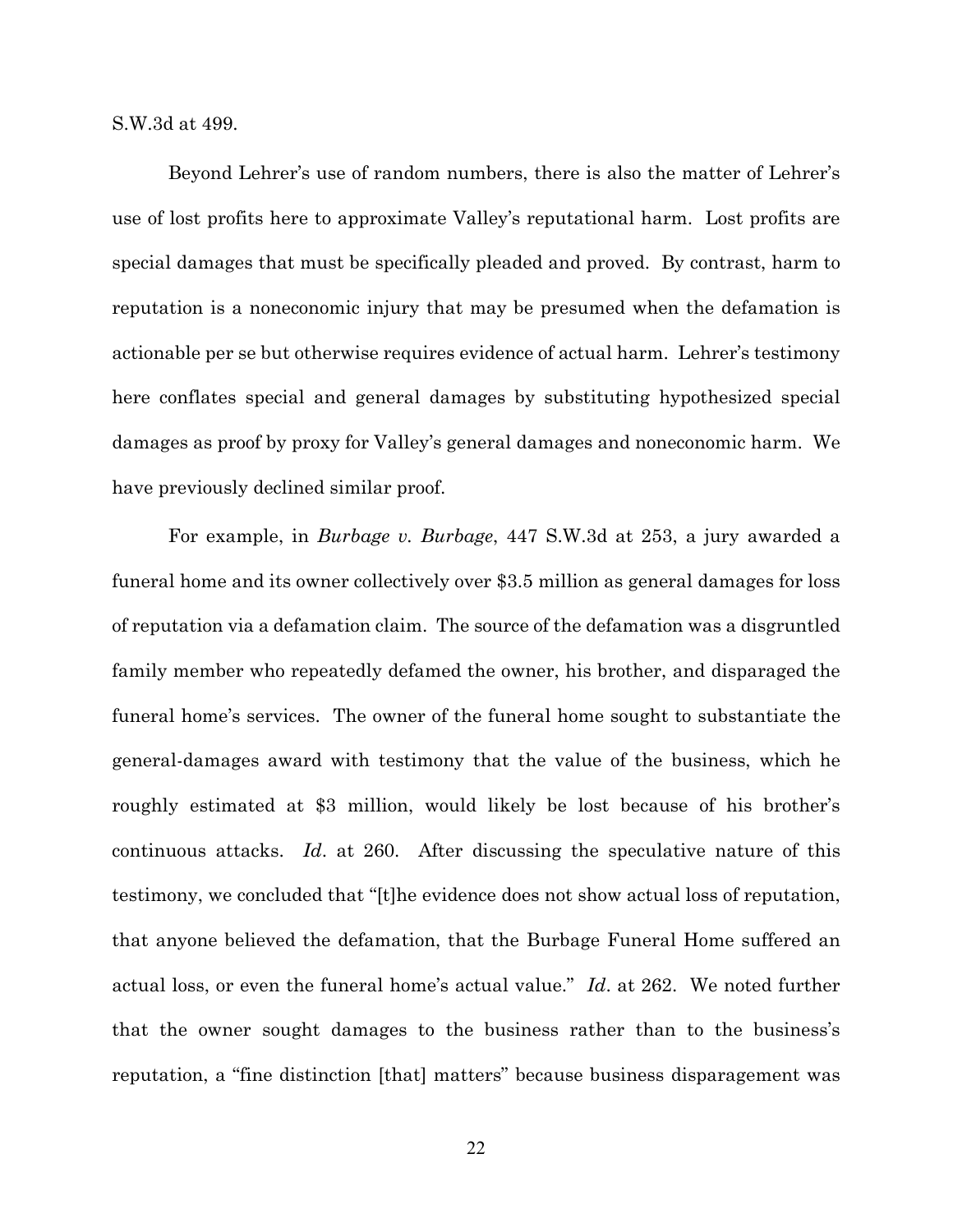the appropriate cause of action to protect the funeral's home's economic interests. *Id.* at 261 n.6. In any event, the economic damages had not been pleaded or proved as special damages in the defamation suit and were thus unavailable. *Id*.

Similarly, in *Waste Management*, 434 S.W.3d at 160, a waste-disposal company sought recovery for its reputational harm based on lost profits. The company's CEO valued the company's reputation at \$10 million, and the jury valued the injury to it at half that, awarding \$5 million for the harm. *Id.* The CEO's valuation of harm, however, rested largely on evidence of lost profits and unrelated business expenses. Id. We observed that "[t]hese special damages . . . are not the sort of general damages that necessarily flow from such a defamatory publication." *Id.* We noted further that exhibits concerning the alleged decrease in the company's "base business" were not evidence of actual injury to the company's reputation and were thus insufficient to quantify any amount of reputational damages. *Id.*

As these cases demonstrate, Lehrer's Quasi-Monte Carlo methodology and testimony is no evidence of any quantifiable harm to Valley's reputation, nor is it evidence of any special damages. Thus, even if this were defamation per se, as Valley contends, there would be no evidence of harm beyond the presumed nominal amount. Valley, however, alleged the loss of a specific customer's business—an allegation that may support an award of special damages. We consider that issue next.

#### **V**

Valley alleged that representatives of Innovative falsely informed Cynthia Hinojosa of J&C Ram Masonry that Valley had received a "load of bad aggregate."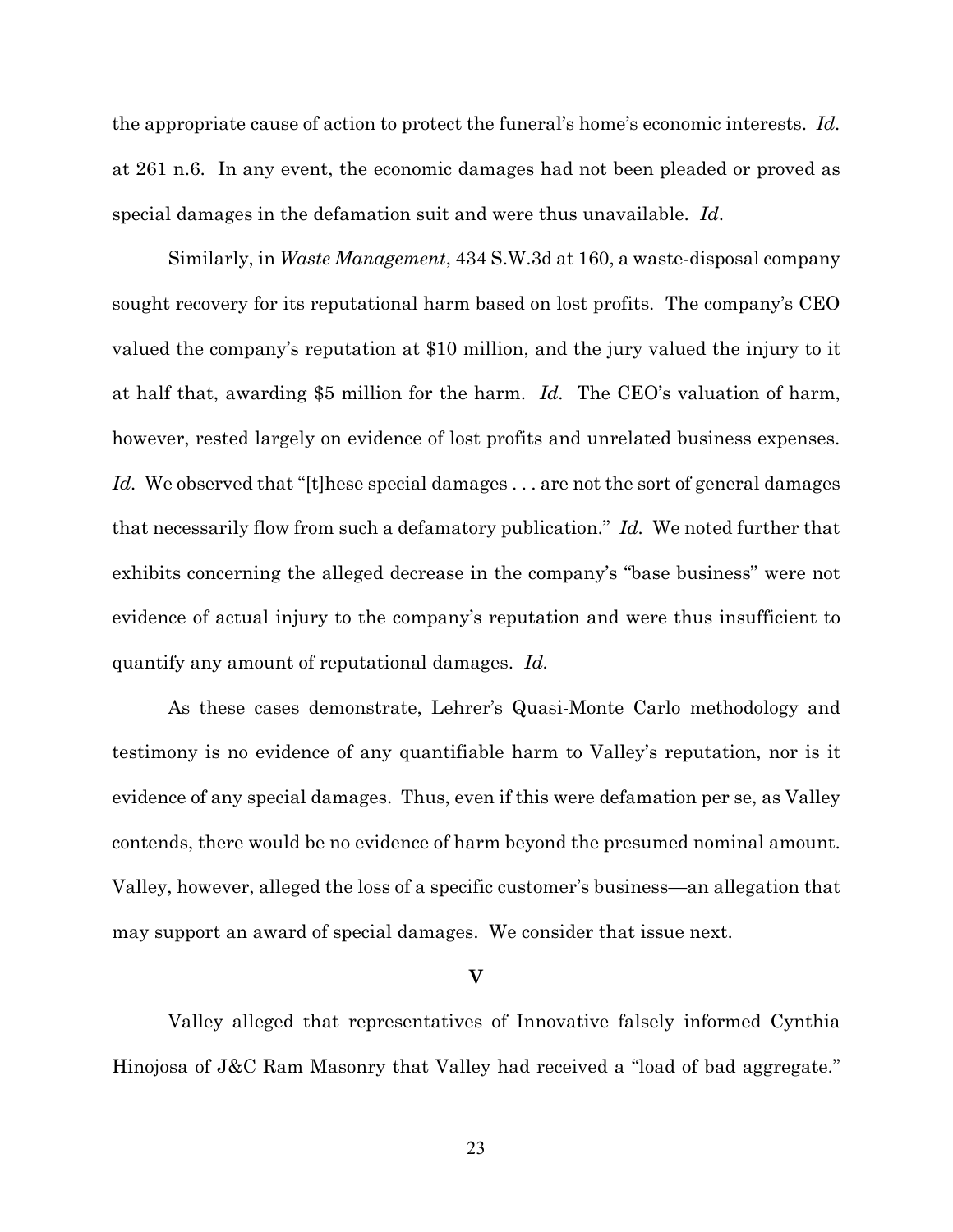Although a longstanding Valley customer, Hinojosa knew that bad aggregate would affect the quality of Valley's product. According to Valley's pleadings, Hinojosa began buying block for the first time from Innovative after hearing this falsehood. Hinojosa confirmed at trial that she was indeed told about the bad aggregate and thereafter began buying Innovative's products. Ignacio Garza, Valley's expert witness on special damages, calculated the pecuniary loss to Valley caused by Innovative's disparaging remarks to Hinojosa. He began by determining Innovative's gross receipts from sales to Hinojosa's business. Garza multiplied that sum by what he calculated to be Valley's profit margins for the years in question, arriving at an amount he represented to be Valley's lost profits from that customer. The jury agreed with his math and awarded Valley \$93,528 as the lost profits caused by Innovative's false statement about "a load of bad aggregate."

Innovative contends that these special damages were not recoverable as defamation because there is no evidence supporting the jury's finding that the statement on which they were based was defamatory. Citing *Lipsky*, Innovative submits that the special damages here might have been proper under a businessdisparagement theory, but not under defamation. *See Lipsky,* 460 S.W.3d at 591 n.10. Valley responds that these special damages confirm its reputational harm, citing our recent decision in *Anderson v. Durant*, 550 S.W.3d 605 (Tex. 2018). In *Anderson*, we said: "Evidence that the plaintiff has lost a job or business opportunities may be evidence of loss of reputation, but only if it is connected to the defamatory statements." *Id*. at 621. Valley submits that such a connection exists here based on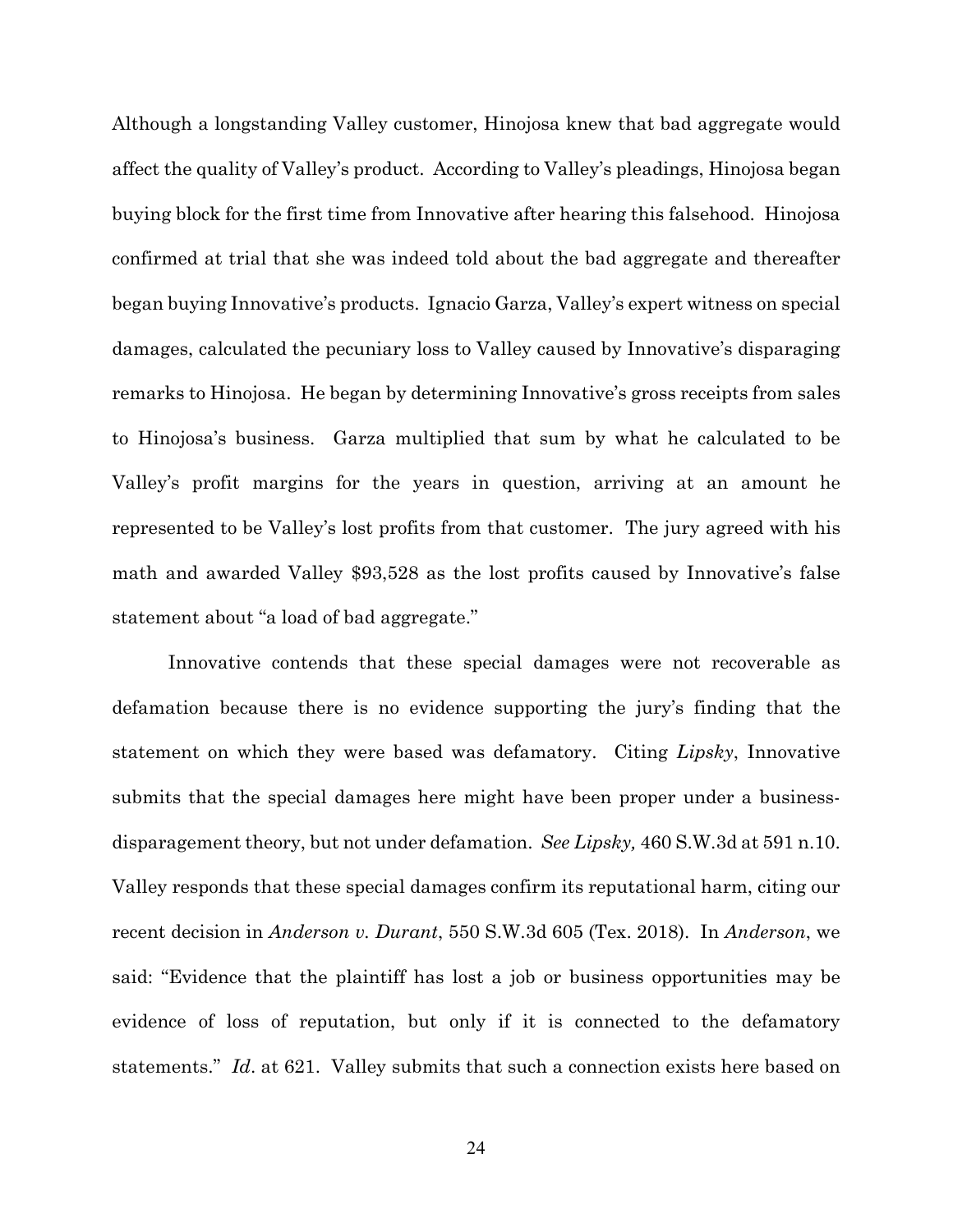Hinojosa's testimony that the statement about bad aggregate caused her switch to Innovative.

As previously discussed, the tort of defamation serves to protect a plaintiff's reputation, providing compensation where it has been harmed. That harm can be general or special, and the damages awarded are labeled similarly. General damages are awarded for the plaintiff's noneconomic injuries, such as the embarrassment, humiliation, anguish, or loss of respect caused by the defamation. Special damages, on the other hand, are for economic injuries and consist of the actual pecuniary losses that flow directly from the defamation.

Business disparagement is more limited. General damages are unavailable for business disparagement, while the existence and proof of special damages are required for the claim to succeed. Because special damages are an essential element of business disparagement but may also be available under defamation, the potential exists for the respective claims to overlap.

But as we have already determined, disparaging a plaintiff's goods or services is not defamatory per se because commercial disparagements do not necessarily impugn character or reputation. This distinction has long been observed: "[I]f the statement impugns the integrity or credit of a business, there is an action for defamation, but if merely the quality of a business' goods or services are criticized, only disparagement will lie." *Developments in the Law—Competitive Torts*, 77 HARV. L. REV. 888, 893 (1964). This line is not always clear, however, because almost every aspersion cast upon a business's goods and services may be thought to reflect upon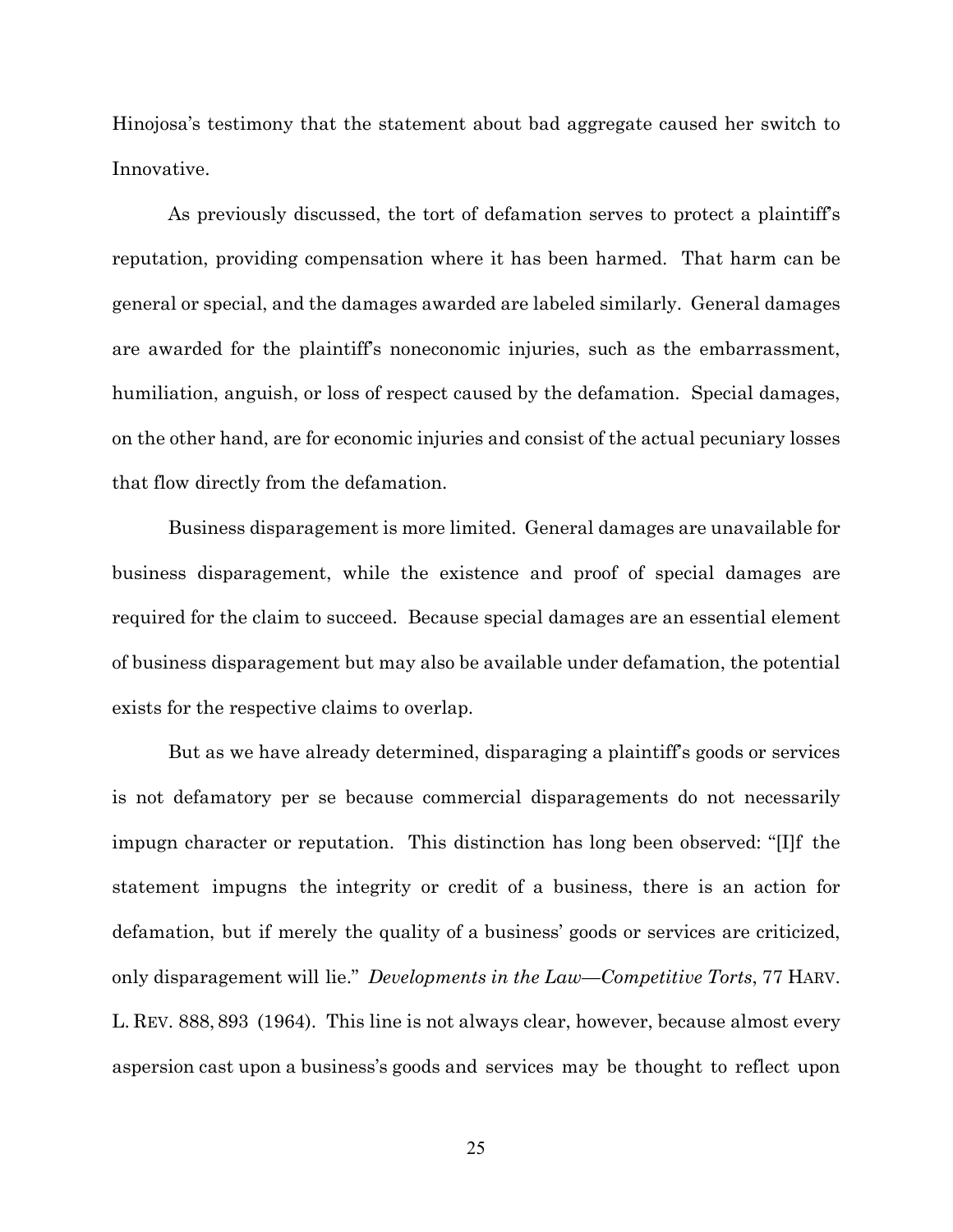its integrity. But as a Restatement comment explains, only those statements in which the "imputation fairly implied is that the plaintiff is dishonest or lacking in integrity or that [it] is perpetrating a fraud upon the public by selling something that [it] knows to be defective amount to defamation." RESTATEMENT (SECOND) OF TORTS § 623A, cmt. g. Defamation in this context is thus defined by the nature of the falsehood rather than the nature of the damages.

Our caselaw provides, however, that the existence of special harm, such as the loss of a job or business opportunity, may also indicate the existence of reputational harm. *See Anderson*, 550 S.W.3d at 609 (examining economic consequences to plaintiff "falsely accused of taking illegal kickbacks on used car acquisitions"). Similarly, in *Hancock*, we intimated that special damages might serve to substantiate a loss of reputation. *Hancock*, 400 S.W.3d at 71. The statements in that case disparaged a physician's veracity and were contained in a letter sent by a colleague to other physicians. As in this case, we concluded that the statements were not defamatory per se. *Id*. at 68. Neither were they defamatory per quod because the statements did not cause any actual harm to the plaintiff's reputation. *Id*. The physician accused of being a liar, however, feared that the letter might cause other physicians not to send him referrals. If that were proved, we said, the physician would be entitled to special damages, which might substantiate a loss of reputation. *Id.* at 71. But because there was no evidence of any actual injury to the physician's reputation, we reversed the defamation judgment. *Id*. In *Waste Management*, there again was no evidence of general damages or any quantifiable injury to a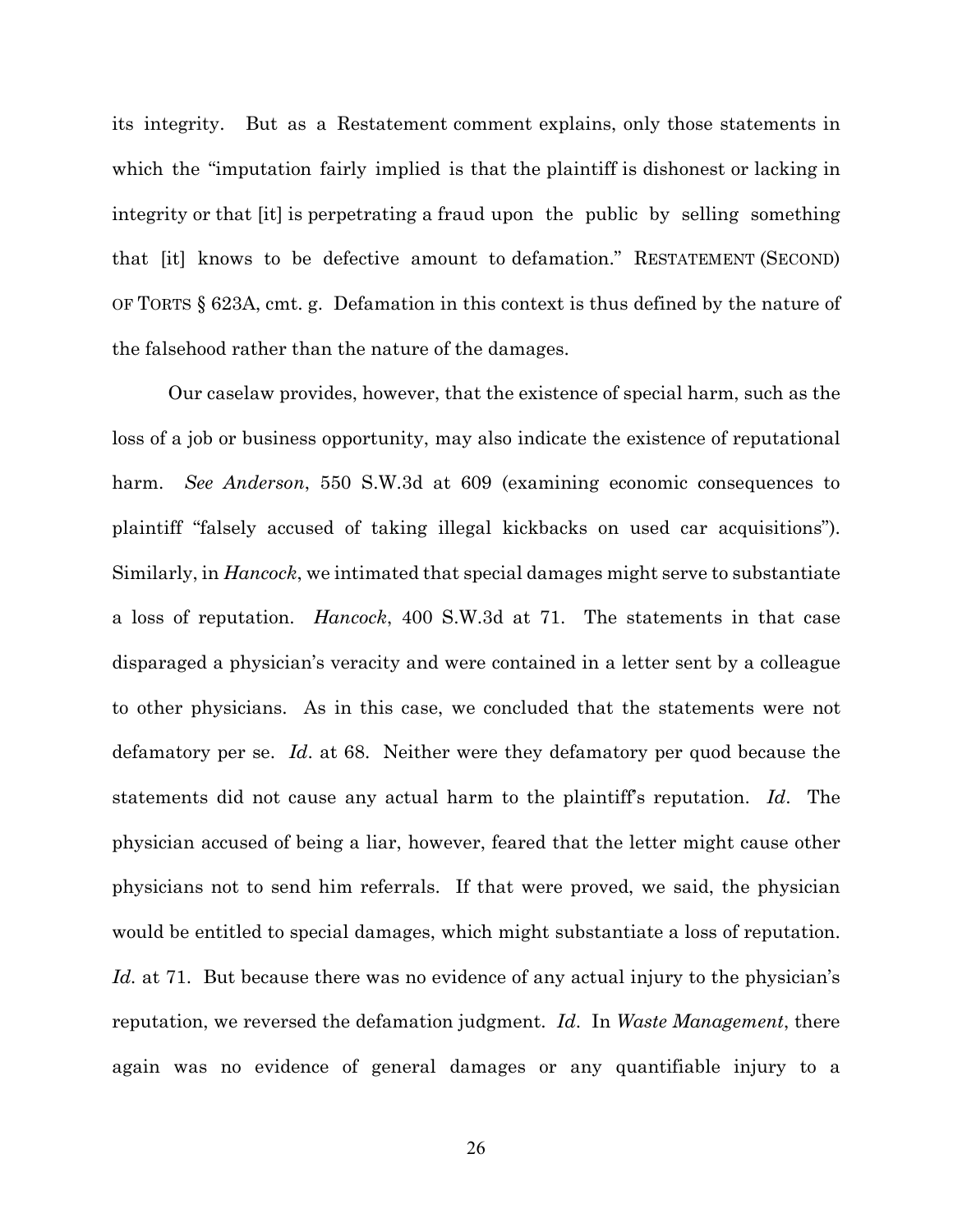corporation's reputation, but we upheld an award of special damages because the pecuniary loss arose directly from efforts to rebut the defamation. *Waste Mgmt*., 434 S.W.3d at 161. The defamation there concerned false accusations that a wastedisposal company was evading environmental rules and ignoring sound environmental practices in its business. *Id*. at 147.

These cases confirm that special damages alone are enough to support a defamation claim when sufficiently connected to a defamatory communication. But for that connection to matter, the communication must be defamatory, or at least capable of a defamatory meaning. In the cases discussed above, the alleged defamation expressed or implied some type of reprehensible conduct or character flaw, such as taking illegal kickbacks, lying and manipulating the truth, or polluting the environment. Thus, a statement that charges the plaintiff with personal misconduct, or imputes to the plaintiff reprehensible characteristics, is regarded as defamation, but aspersions that reflect only on the quality of the plaintiff's product or services is properly considered disparagement. PROSSER & KEETON ON THE LAW OF TORTS § 128, at 964–65 (5th ed. 1984).

Here, the statement allegedly causing the pecuniary loss is that Valley received a load of bad aggregate. The receipt of bad aggregate does not imply reprehensible conduct or a lack of integrity on Valley's part. Although criticisms concerning the quality of a business's goods or services may be actionable as commercial disparagement, they are not, without more, an indictment of the business's integrity or character. *See, e.g., Burbage*, 447 S.W.3d at 261 n. 6 (alluding

27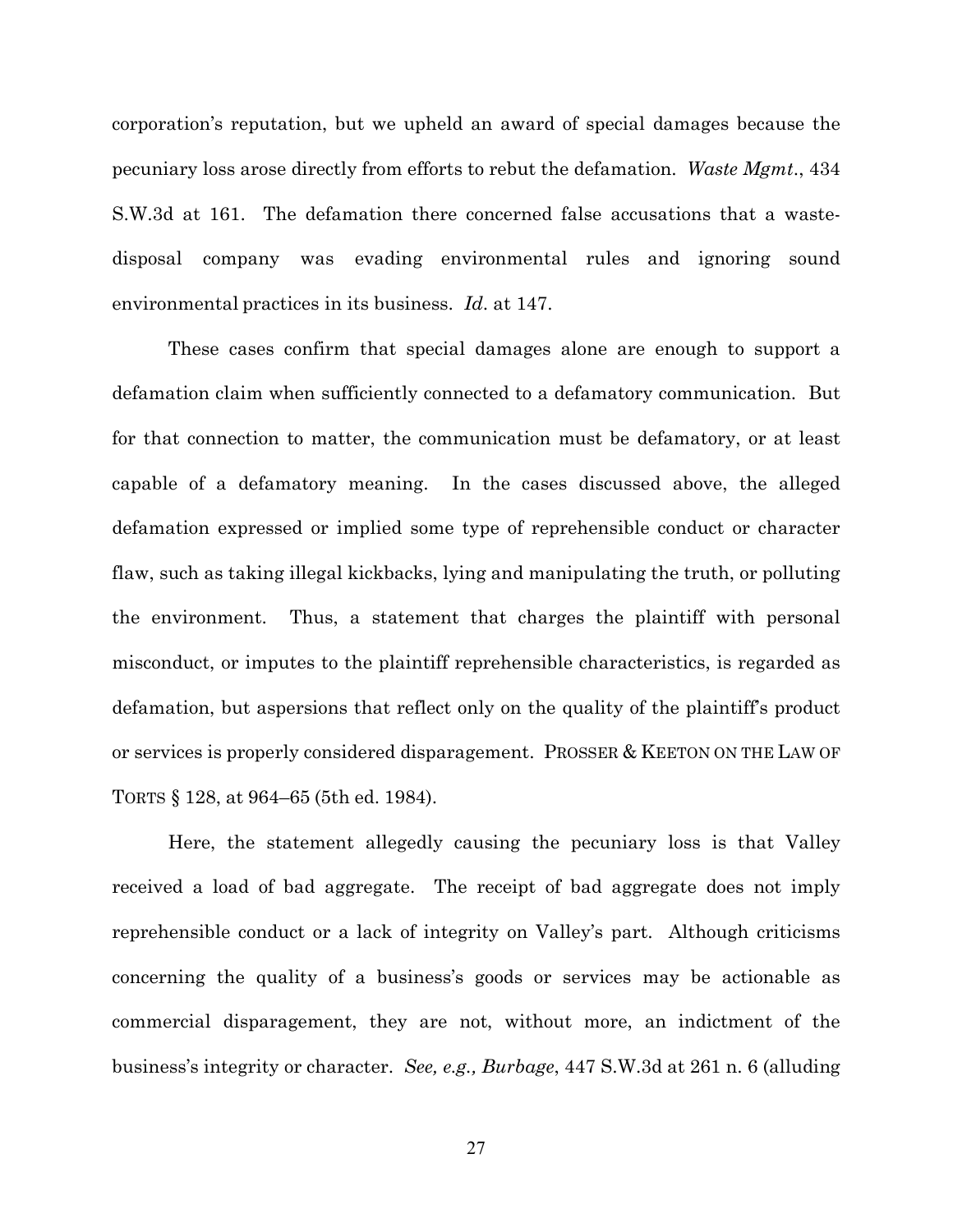to the distinction as between that which injures the reputation of the business owner (defamation) and that which injures the business itself (disparagement)). We reiterate that the loss of a specific job, sale, or business opportunity because of falsehoods about the quality of a business's goods or services does not implicate the business's reputation unless such criticism fairly imputes dishonesty, a lack of integrity, or other reprehensible conduct. Such an imputation cannot be implied from the allegations and proof in this case. We therefore conclude that Innovative's objection to the defamation charge should have been sustained, and the case submitted under the more stringent elements of business disparagement.

\* \* \* \* \*

In sum, we conclude that disparaging the quality or condition of a business's product or service is not, standing alone, defamation per se. We conclude further that no evidence exists here to support an award of general damages for harm to Valley's reputation. Finally, we conclude that, because there is no evidence of an actual injury to reputation and the disparaging remarks are not otherwise capable of a defamatory meaning, the pecuniary loss for which special damages were sought may be cognizable as business disparagement but not as defamation. The judgment of the court of appeals is reversed and judgment rendered that Valley take nothing under its defamation claim for compensatory damages.

> John P. Devine **Justice**